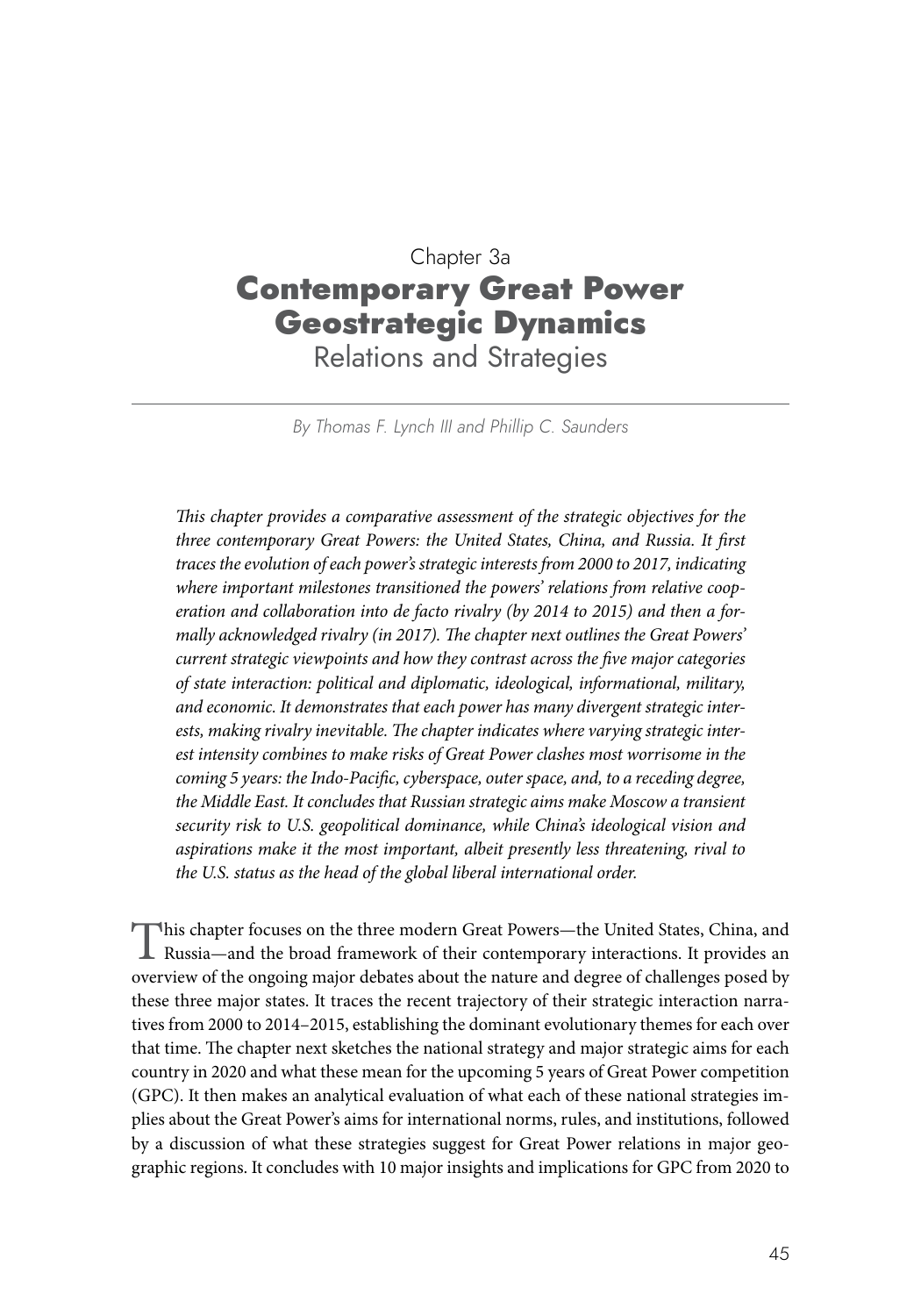2025, setting the table for a more detailed assessment of specific Great Power capabilities to achieve their strategic aims found in the next chapter.

# Great Power Relevance and Geostrategic **Dynamics in the Early 21st Century**

As described in chapter 1, this volume defines *Great Power state* as one that has three main characteristics: unusual capabilities in comparison with those of other states, behavior that indicates a willingness to use those capabilities in and beyond the state's immediate neighborhood, and the perception by other actors in the system that the state has both unusual capabilities and the will to use them, making it an actor that must be treated as a major power.<sup>1</sup> From the late 20<sup>th</sup> century and into 2020, three states have satisfied these criteria: the United States, China, and Russia.

Yet these three Great Powers are far from uniform in status. Each differs substantively in terms of the strategic outcomes it wishes to assure, the relative capabilities it possesses, and the specific cases and places where it seems ready to pursue its main strategic goals. In turn, these differences color the perceptions held by other global actors—states and nonstate entities—about where and how to treat each major power.

"First, who is America's principal competitor? The Trump administration's national security strategy and the aforementioned national defense strategy often refer to China and Russia jointly. That two countries of such significantly different economic proportions can both be considered Great Powers—China's gross domestic product in 2017 was nearly eight times as large as Russia's (\$12.2 trillion versus \$1.6 trillion)—suggests that analysts should delineate more clearly the criteria for earning that designation."

> *—Ali Wyne, "America's Blind Ambition Could Make It a Victim of Global Competition,"*  The National Interest*, February 2019*

Although most global analysts and international relations scholars generally agree that the United States remains the most powerful of the three contemporary Great Power states in 2020, pundits diverge widely in terms of how great the challenge from Russia or China is to current U.S. dominance.2 They also diverge in practical terms about how the U.S. Government should conceive of competition between these two rivals.3 Some observers even question the pairing of Russia and China as Great Power competitors to the United States, noting that Beijing is a resurgent, selective revisionist power, while Moscow is a faltering, disruptive, and opportunist one.<sup>4</sup> Among those pundits worried about con-

flation of Russia with China, most agree that China will pose a greater long-term challenge to Washington. History reminds us, though, that declining powers can enact more acute short-term disturbances.<sup>5</sup>

These debates make it important to carefully compare the commonalities and differences among the three modern Great Powers. This chapter does so first with a direct comparison of two dimensions of current global Great Power relations: their recent geostrategic trajectories and their contemporary national strategies for current and future geostrategic relations. Once established, these comparisons are applied to an overview of the major aspects of their interactions, with the current global institutions and norms and then in the major geographic locations of interaction. The following chapter then compares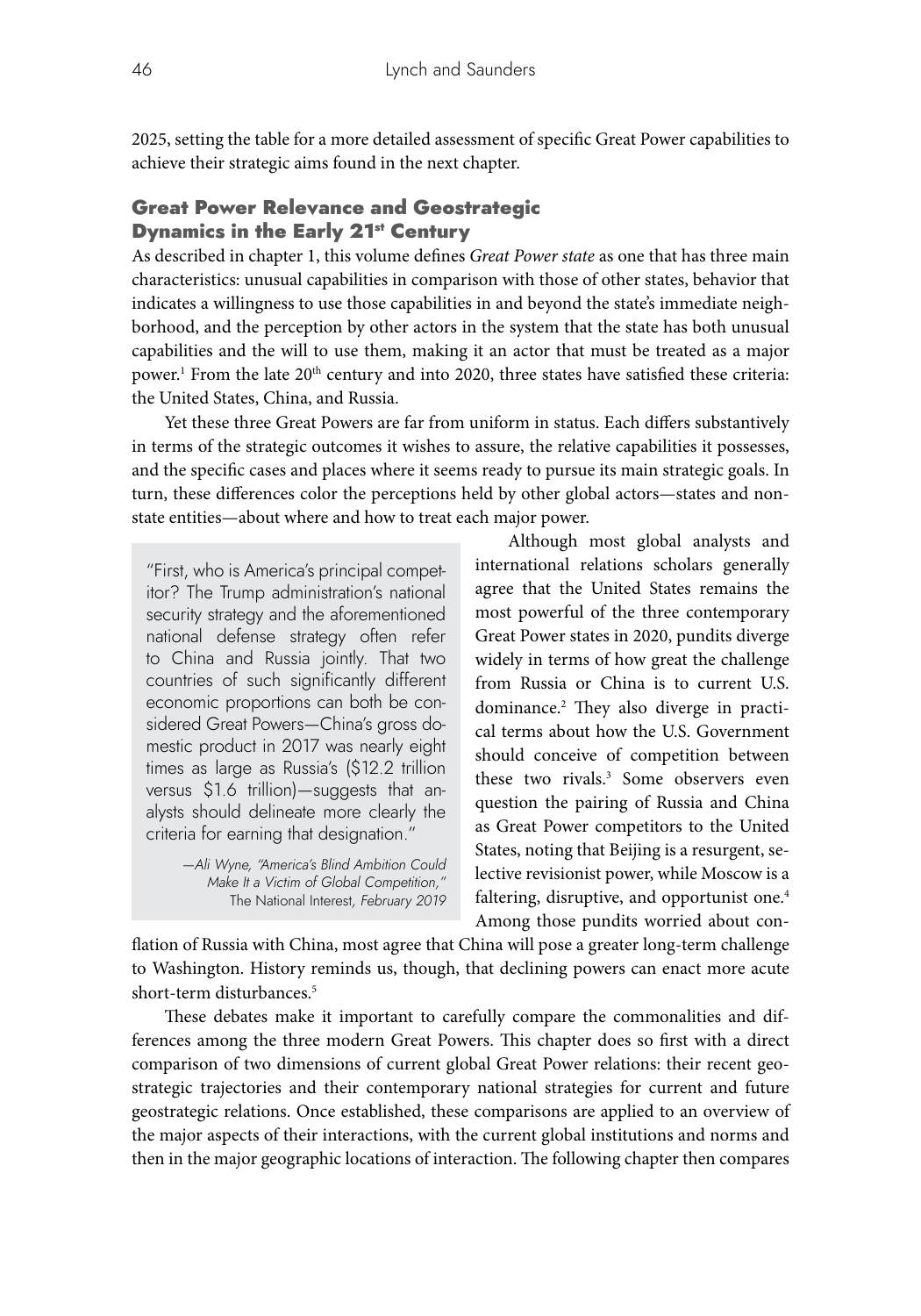and evaluates the Great Power national capabilities (tool sets) and their capacity and willingness to use these tools in pursuit of geostrategic ambitions as developed in this chapter.

In keeping with the framework developed in chapter 2 (table 2.2), this chapter and the next address Great Power strategies, capabilities, and willingness to use their tool sets in a framework focusing on five competitive categories: political and diplomatic, ideological, informational, military, and economic. A credible assessment of GPC in the emergent era must begin with a brief summary of the recent trajectory of geostrategic relations from the perspectives of each major power.

#### **U.S. Perspectives from 2000 to 2015**

From 1992 to 2008, the United States stood alone—atop all aspects of the international power structure—at a unique unipolar moment.6 Its post–World War II rival, the Soviet Union, was vanquished in 1991 with the end of the Cold War, and so was Moscow's vision of universal communism and the superiority of command-directed economies. Another latent potential rising power, China, began its own "opening up and reform" in late 1978, when the Chinese Communist Party (CCP) incorporated market principles into "socialism with Chinese characteristics."<sup>7</sup> With a pragmatic foreign policy focused on external stability, China began a gradual but accelerated integration into global economic and governance structures; this effort was accompanied by an end to CCP efforts to control thought and micromanage peoples' daily lives. Relative to life during the Mao era, Chinese citizens gained increasing control over their life choices and enjoyed greater political and ideological freedom as long as they did not challenge CCP political control.8 Policymakers in Washington welcomed these trends toward internal liberalization and external moderation. They were cautiously optimistic that a liberalizing China would eventually become integrated into the web of global economic, informational, political, and ideological norms established by the United States after World War II. Washington pursued "strategic engagement" in its official relations with both Moscow and Beijing.<sup>9</sup> Thus, U.S. strategy and policies toward China and Russia from 1992 through 2008 were dominated by cooperative interactions and collaborative programs. The goal of this collaboration was supporting domestic reforms and integrating both countries as responsible members of the global community defined by U.S. norms and preferences. As documented in chapter 2, this dominant cooperative paradigm coincided with a period of U.S. military ascendance rarely seen in the past 500 years.

From a U.S. perspective, the era of stable cooperative/collaborative relations wavered and then collapsed between 2008 and 2014–2015 due to a series of Russian and Chinese military and paramilitary actions in Georgia, Ukraine, the South China Sea, and the East China Sea and in commercial interactions that demonstrated clear disagreement with key aspects of the U.S.-led liberal international order.<sup>10</sup> Russia conducted a covert military invasion of Crimea in 2014 and then annexed it from Ukraine. U.S.-led Western countries slapped Russia with various economic sanctions and expelled Moscow from diplomatic and economic organizations it had joined in the immediate post–Cold War world. From 2013 through 2015, Chinese assertiveness in maritime territorial disputes, increasing state intervention to support Chinese businesses at the expense of foreign competitors, and Xi Jinping's centralization of power and tightening of political and information controls catalyzed U.S. responses. In 2014 and into 2015, the Obama administration asserted freedom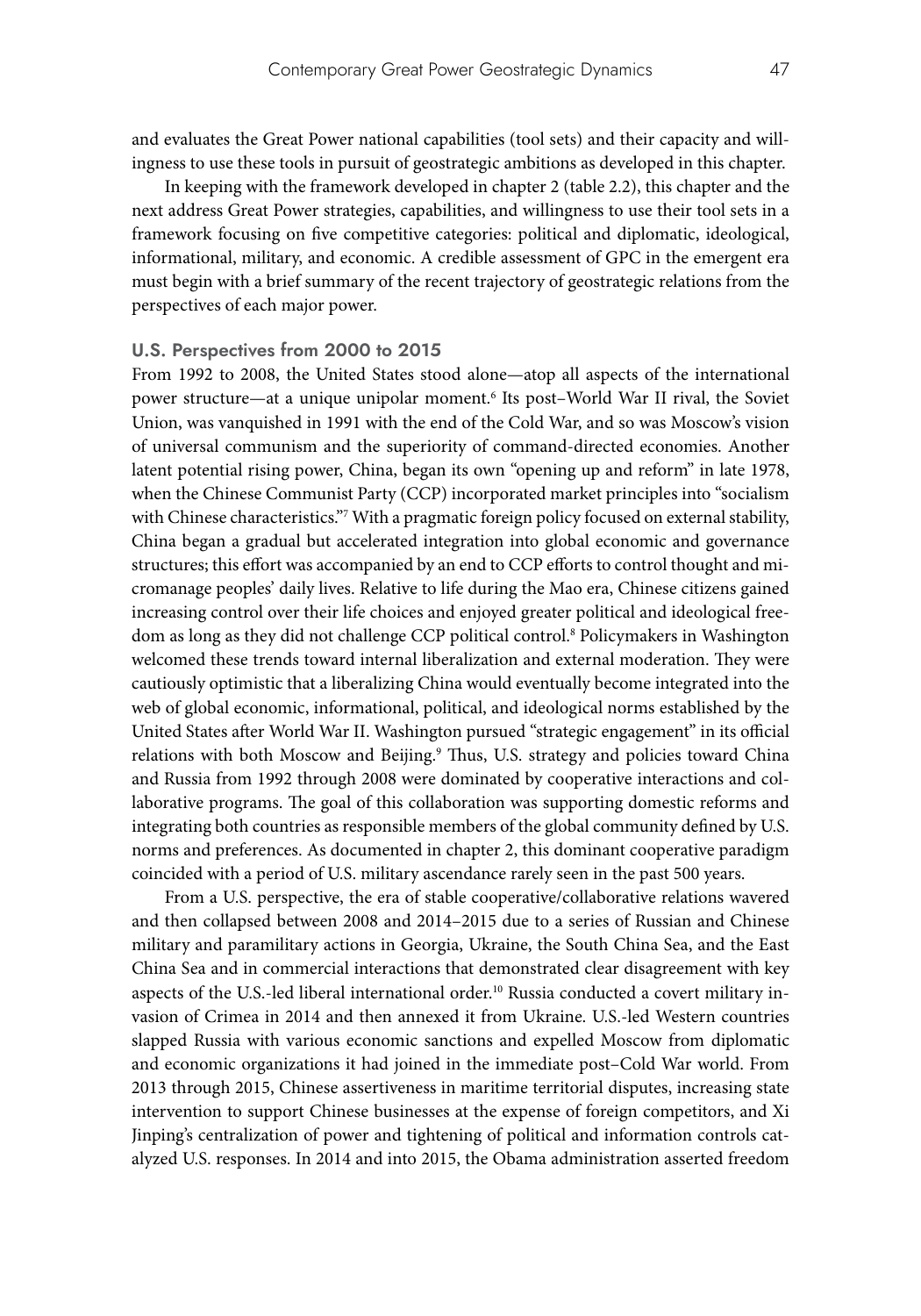of navigation rights and challenged Chinese Pacific maritime claims. It openly condemned Chinese industrial espionage and intellectual property practices, and it reimagined a broad new Trans-Pacific Partnership as a lever to reshape Chinese economic policies. The U.S. policy toward its former geopolitical "strategic engagement" partners chilled gradually during the second term of the Obama administration, with a public hardening toward both nations during 2014 and 2015.<sup>11</sup> Thus, 2014 and 2015 were the years that a de facto, threeparty Great Power rivalry became obvious—although not yet fully acknowledged.<sup>12</sup> The formal declaration of the Great Power rivalry was acknowledged and conveyed in U.S. strategy documents published in 2017 and 2018: the 2017 National Security Strategy (NSS) and the 2018 National Defense Strategy (NDS).<sup>13</sup>

## **China's Perspectives from 2000 to 2014–2015**

The central challenge facing Chinese leaders in the post–Cold War era was to take advantage of the opportunities provided by a globalizing world economy and rebuild domestic legitimacy while managing China's vulnerability to outside pressure, especially that of ideological and military pressure from what it viewed as a dominant and unrestrained United States. After the United States imposed sanctions following the 1989 Tiananmen domestic political crackdown, Chinese leaders concluded that Washington was pursuing a strategy of "peaceful evolution" to end CCP rule and seeking to Westernize (*xihua*) and split up (*fenhua*) China. They adopted a strategy of trying to resist U.S. ideological subversion and limit pressure while maintaining a cooperative relationship with Washington by compromising on less important interests and deferring goals, such as unification with Taiwan and China's maritime territorial claims.14 Chinese leaders sought to extend a post–Cold War "period of strategic opportunity" to build China's comprehensive national power relative to that of the United States and to allow an inevitable global trend toward multipolarity to erode U.S. dominance and constrain its unilateral behaviors. This restrained policy was consistent with Deng Xiaoping's dictum after the collapse of the Soviet Union that China should "bide its time and hide its capabilities" and avoid premature efforts to play an international leadership role.15

The U.S. response to the September 11, 2001, terrorist attacks aided China's strategic approach. Washington's plunge into long-term commitments in Afghanistan and Iraq diverted U.S. attention to the Middle East and ensnared the U.S. military. Then the 2008 global financial crisis—which produced a prolonged U.S. recession even as China's economy returned to its rapid growth trajectory—led many Chinese analysts to see an acceleration of U.S. relative economic decline as a sign of growing multipolarity that created new opportunities for China. Although Chinese leaders sought to avoid a direct clash with Washington, they hastened efforts to expand China's regional and global economic presence and influence, sometimes at the expense of the United States. Rapid and sustained economic growth, especially following China's accession to the World Trade Organization (WTO) in 2001, helped the CCP increase domestic legitimacy based on its ability to build China's power and raise living standards. Growth also gave Chinese leaders more resources and new channels of influence as additional countries became dependent on access to China's market and sought loans and economic assistance from Beijing.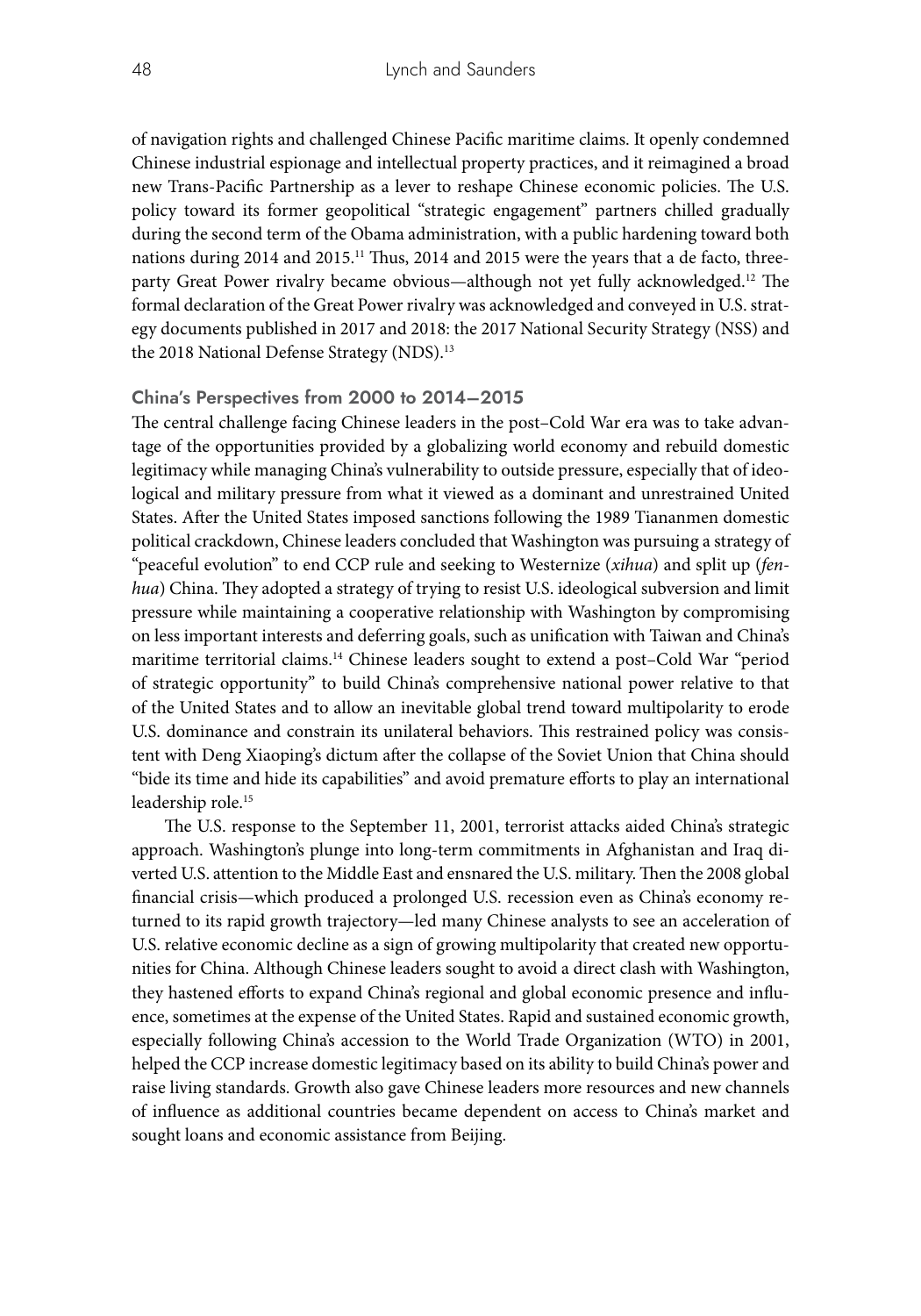China's economic success was based largely on orthodox development economic advice about maintaining a stable financial system while giving markets the dominant role in reallocating labor and resources to their most productive uses.16 China's openness to foreign direct investment brought an infusion of Western capital, technology, and management practices that contributed to rapid growth and turned China into an export powerhouse, as Western and Asian multinational corporations incorporated inexpensive Chinese labor into their production networks. At the same time, China rejected advice from the International Monetary Fund and World Bank to fully liberalize its capital account, preferring to manage its currency in order to create competitive advantage and avoid the risk of the destabilizing capital flight that brought down multiple governments in the 1997–1998 Asian financial crisis. China also drew from the post–World War II experiences of Japan, South Korea, Singapore, and Taiwan, all of which adopted economic policies that involved a higher degree of state intervention to accelerate export-oriented development and build domestic companies into globally competitive national champions.

China's model involved a large role for state-owned enterprises in which the CCP directly controlled management and provided support in the form of subsidies; preferential access to capital; protected domestic markets; and favorable laws, regulations, and courts. A series of reforms allowed Chinese state-owned enterprises to become more competitive by rationalizing their operations and jettisoning older workers as well as pension and social welfare obligations.17 China's rapid and sustained growth, while maintaining a communist political system, yielded a growing sense of self-confidence among CCP leaders and theorists. Although CCP leaders initially downplayed praise of a "Beijing consensus" by Western analysts, in recent years Chinese leaders have argued that China's development experience with authoritarian capitalism is a valid alternative model that deserves respect and has useful lessons for other developing countries.<sup>18</sup> Some even argue that China's performance in responding to the 2020 novel coronavirus demonstrates the superiority of China's model over Western approaches.

At the same time, Chinese leaders worried about a range of potentially serious domestic threats to sustained CCP rule. These included separatist threats in Tibet and Xinjiang, where ethnic minorities mounted violent protests in 2008; the political impact of rising inequality and worries about what might happen if economic growth slowed; and a growing number of mass incidents in which citizens protested local CCP corruption and governance. CCP leaders also worried about U.S. subversion. Beijing shared Russia's view that the United States had fomented a series of "colored revolutions" in the Middle East, Georgia, Kyrgyzstan, and Ukraine to overthrow authoritarian governments, and it worried that China was a future target. China had conditionally tolerated U.S. alliances in Asia, as long as they were not aimed against China and contributed to regional stability. As Washington sought to modernize its alliances for the post–Cold War era and to increase security cooperation with Taiwan, Chinese leaders and strategists began to view the United States as encircling and constraining China in order to slow its growth and obstruct its regional ambitions. These concerns increased with the Obama administration's rebalance to Asia, which was formally announced in 2011.<sup>19</sup>

By the time of Xi's accession to the CCP Secretary General position in November 2012, China's political leadership saw a new strategic moment, with both opportunity and threat.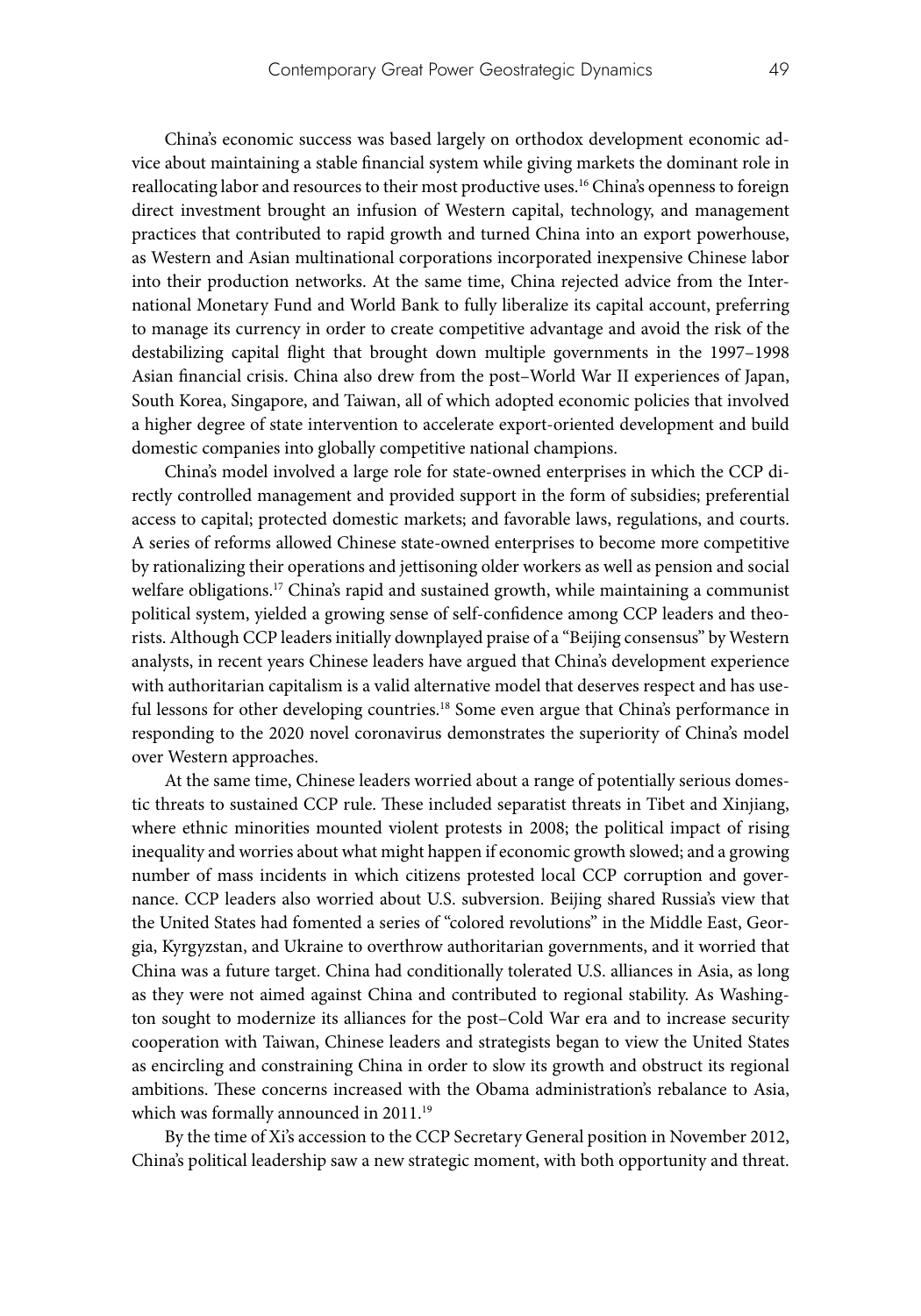The strategic opportunity came from China's dramatic economic and technological advances, increased influence and military power, and the perception that the United States and the West were entering a state of irrevocable economic and moral decline. The strategic threat came from internal pressures that could jeopardize stability and the potential for the United States to step up ideological efforts to subvert the Chinese socialist system and economic and military efforts to encircle and contain China. Although internal scholarly debates about whether its "moment had come" continued into Xi's premiership, China's self-concept and CCP leaders' vision of a proper future world order dramatically changed between 2000 and 2014.20

#### **Russian Perspectives from 2000 to 2014**

Vladimir Putin ascended to political leadership in Russia at the end of 1999. Under his predecessor Boris Yeltsin—Russia's first post–Cold War elected leader—the country emerged from an unraveling Soviet Union as a weakened international power with an agenda to adapt to a global world order valuing individual freedoms, liberal democracy, capitalism, openness, and transparency. Yeltsin's Russia aimed for accommodation and assimilation into the U.S.-led world order. The 1990s saw Moscow enter such economic and financial institutions as the G7/G8 and the WTO and witnessed Russia grudgingly accede to expansion of the North Atlantic Treaty Organization (NATO) military alliance into Eastern Europe while gaining an observer status in NATO as a form of compensation.<sup>21</sup>

Russian cooperation with and convergence into a Western set of norms and institutions wavered as early as the mid- to late 1990s, with Washington and Moscow disagreeing over U.S./NATO intervention in the Balkan wars and aggressive U.S. expansion of NATO.<sup>22</sup> Russian cooperation with the West reversed fully under Putin, who swiftly generated a Russian national security concept that decried the post–Cold War world as fundamentally unjust and untenably dismissive of Russia's proper role as a Great Power:

The world situation is characterized by a system of international relations . . . [with] *attempts to create an international relations structure based on domination by developed Western countries in the international community, under U.S. leadership and designed for unilateral solutions (primarily by the use of military force) to key issues in world politics in circumvention of the fundamental rules of international law. . . . Russia is one of the world's major countries, with a centuries-old history and rich cultural traditions. Despite the complicated international situation and difficulties of a domestic nature, Russia objectively continues to play an important role in global processes by virtue of its great economic, science-technological, and military potential and its unique strategic location on the Eurasian continent.*<sup>23</sup>

Putin immediately singled out NATO as an entity hostile to Russian security interests and insisted that the Alliance's eastward expansion represented a dire threat to Moscow.<sup>24</sup> Later, in a 2007 speech, he explicitly warned NATO to cease eastward expansion.<sup>25</sup> Putin also tapped into historic Russian nationalism to contest U.S. and Western "disrespect" for Russia's rightful role as a Great Power. Many Russian elites joined Putin, amplifying an already extant narrative that the United States and its Western allies had taken advantage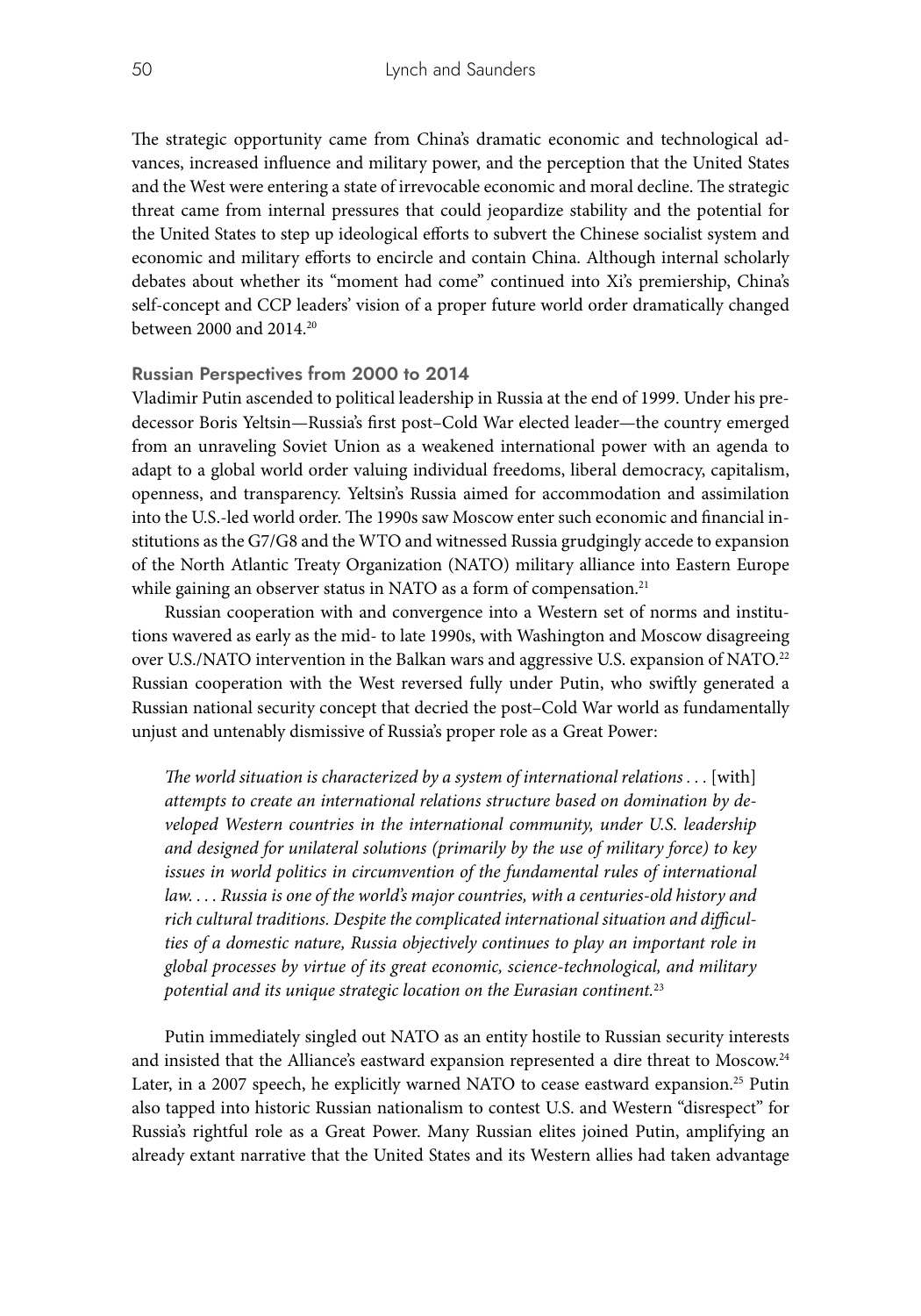of Russia at its moment of greatest weakness—building a sense of national victimhood.<sup>26</sup> Putin began a two-decade pushback on U.S. military and political power, tactically and operationally challenging the military and its allies in a series of global activities that included an invasion of the state of Georgia in 2008 and an annexation of its province, Abkhazia.27 Six years later, Putin orchestrated a paramilitary invasion and annexation of Crimea, followed by the initiation of a proxy war in eastern Ukraine that continues into 2020. Tough Western financial sanctions followed the Crimea/Ukraine adventures of 2014, and Russia withdrew its observers from NATO, found itself expelled from the G7/G8, and became a key player in the dissolution or abrogation of multiple post-Cold War arms control regimes.<sup>28</sup>

Russian domestic politics regressed from the early 1990s, with Putin crafting rules that moved Russia toward illiberal democracy and authoritarian rule, including abrogation of term limits for the Russian president. Economics under Putin devolved into what many Western analysts decried as a "military-industrial-political-criminal complex" designed to launder high volumes of Russian money captured by Putin-friendly oligarchs. Russian economic growth became increasingly tethered to global oil prices—its main export. Rising prices underwrote a period of heady prosperity in Russia from 2000 to 2006, but the majority of the country's economy entered into long-term stagnation before and especially after the global financial crisis of 2008–2009. Putin's team failed to diversify or modernize Russian industries. Massive state-backed construction projects became a gold mine for crooked officials in Russia, and a vast amount of Russian wealth got transferred out of the country by a cohort of Putin-connected oligarchs into Western banks, real estate ventures, and other personal investments.

Putin and his oligarch consorts welcomed those aspects of the international financial system that circulated their personal expropriation of Russian wealth. At the same time, they chafed against economic and financial institutions that joined in various ever-increasing sanctions against Russian individuals and entities indicted for illegal transactions, participation in lethal Russian espionage against "disloyal" expatriates, and involvement in Russian paramilitary interventions and encounters in Ukraine, Syria, and elsewhere. For most of the 2010s, Russia invested heavily in traditional and modern media agencies around the world—leveraging military intelligence expertise as well as commercial technologies—to develop and deliver an array of anti-Western propaganda, conspiracy theories, and disinformation. This novel "information management" undertaking has generated enormous global impact by questioning the legitimacy of longstanding Western political institutions, societal norms, and leader legitimacy—enhancing the Russian narrative that U.S. and Western values and frameworks are illegitimate (except for those that the Putin kleptocracy deems useful).

At the end of 2019—20 years into the era of Putin—Russia stood as a Great Power state with pride in its recent past. It is a military Great Power. It has a reorganized military on which Putin has spent a disproportionate amount of Russian gross domestic product—an average of 4 percent per year since 2010—to ensure that its nuclear weapons remain a viable deterrent and its ground and air forces can protect its borders and act decisively against threatening states in its near abroad, and it continues to demonstrate limited but effective global projection abilities while leveraging Russian airlift and some sealift to enable a mixture of military and paramilitary forces.<sup>29</sup> At the same time, Putin's Russia displays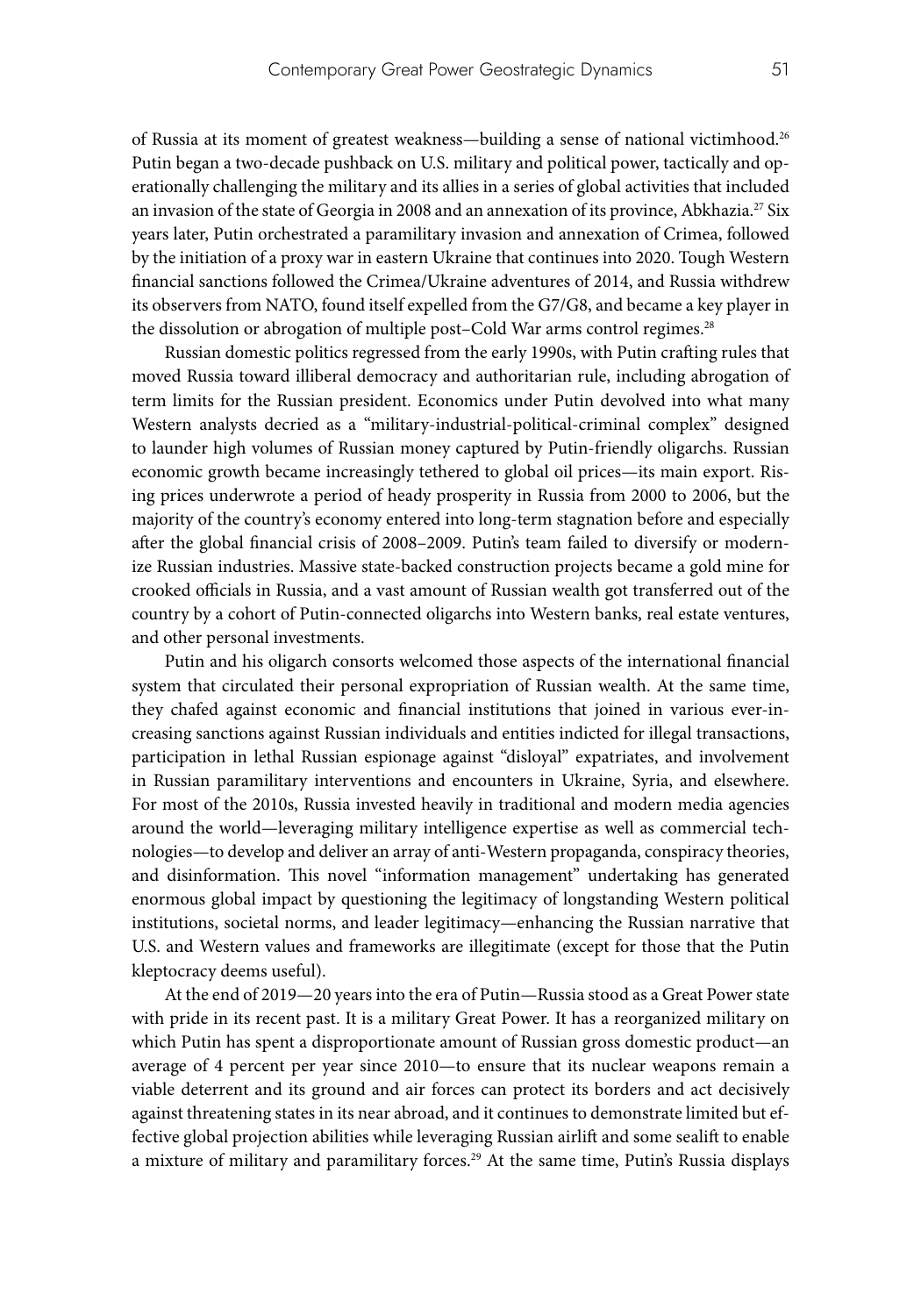characteristics in its economic, political, and ideological elements that make it seem less than a Great Power. To some extent, Putin has offset these serious liabilities masterfully while leveraging modern communications and information messaging to "question everything" about the Western-led world order.

With this short analytical overview of the past 20 years of U.S.-China-Russia relationship trajectories established, this chapter now turns to delineation of the current strategies of each of the Great Powers and what these strategies indicate for specific activities and policies from 2020 to 2025.

#### Great Power Strategies

#### **U.S. National Strategy and Geostrategic Trajectory**

The National Security Strategy (NSS) of December 2017 asserted that the United States and fellow Great Powers Russia and China had transitioned formally from an almost 20-year period of cooperation and collaboration into a new era of competition.<sup>30</sup> The 2017 NSS identified three additional threats to U.S. security—North Korea, Iran, and transnational terrorist and criminal organizations—but clearly premised U.S. security and future prosperity on the ability to compete with Moscow and Beijing.31 Although the advancement of NSS and NDS premises into action during 2017–2020 generated tensions between U.S. economic and security aims as well as between U.S. administration political aspirations and ideological norms, these documents clearly build on trends present prior to 2016.

First, the United States continued its halting but longstanding efforts to rebalance economic, military, and informational priorities toward the Asia-Pacific region. The Trump administration formalized a new term, *the Indo-Pacific region*, to highlight the increasing priority placed on India and South Asia by successive U.S. administrations.<sup>32</sup> The George W. Bush administration had declared the  $21<sup>st</sup>$  century to be the "Asia-Pacific century" but then got enmeshed in the South Asian and Middle Eastern wars against terrorist organizations.<sup>33</sup> Beginning in 2011, the Obama administration announced a long-anticipated "Rebalance to Asia" but, like its predecessor, found itself shackled to counterterrorism activities in other parts of the world that reduced the salience of a rebalance to Asia.<sup>34</sup>

Second, the 2017 NSS embedded several U.S. economic, military, and ideological norms for the Indo-Pacific region that evolved during the Bush and Obama administrations and adhered closely to longstanding post–World War II U.S. preferences for global order and interaction. Prior to the 2017 NSS, they were most clearly articulated in the U.S.-India Joint Strategic Vision for the Indo-Pacific Region of January 2015: commitment to growth and broad-based prosperity in the region; assurance of free and unfettered trade; assurance of freedom of navigation and flight; commitment to the peaceful resolution of disputes among states; adherence to international norms and protocols (especially those regarding sovereignty); collective action against terrorism, piracy, and the proliferation of weapons of mass destruction; and the commitment to universal human rights.<sup>35</sup>

Third, growing U.S. energy independence in the early  $21<sup>st</sup>$  century began to erode American interests in the provision of stability in and commercial access to areas of the world important primarily for their fossil fuel exports, particularly in the Middle East. This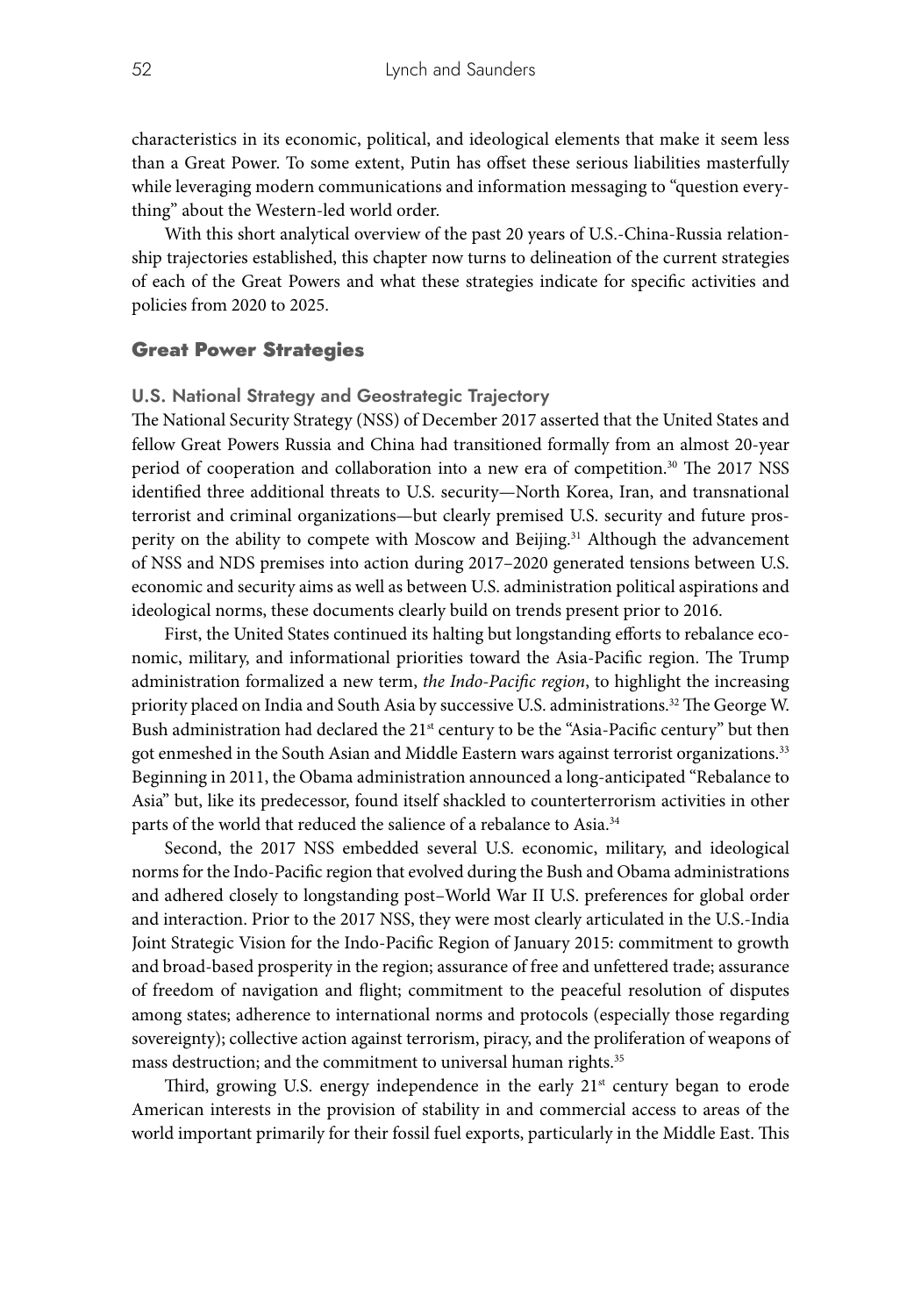trend was encouraged by growing domestic wariness of overseas military activities and a move toward insular nationalism that emerged before 2017.<sup>36</sup>

Conversely, the 2017 NSS exhibited a new and skeptical attitude toward post–World War II U.S. alliance structures and partnerships. NSS language focusing on the autonomous, unilateral imperatives of U.S. national strategy threw into stark relief the longstanding U.S. valuation of international institutions, multilateral alliances, and partner nations. An unwavering U.S. commitment to politico-military institutions such as NATO and its bilateral Pacific alliances with Japan and South Korea could no longer be taken for granted.<sup>37</sup> This change signaled reduced U.S. interest in bearing the costs of maintaining global norms, rules, and procedures in economic, military, diplomatic, and informational domains. In 2020, it remains to be seen how this devaluation of post–World War II institutions and alliances can be reconciled with consistent and continuing U.S. preferences for global rules and norms.

At the same time, U.S. foreign policy ended the 2010s in an ambiguous place. Strategic writings champion the importance of alliances, economic norms, and multilateral institutions, but U.S. actions between 2017 and 2019 veered between strong support and the view that these institutions are "fundamentally unfair." U.S. foreign policy has focused on renegotiating agreements to redress the U.S. trade deficit but has found itself unable to "easily win" bilateral trade wars with an array of states, including China. Its efforts revealed that many domestic economic constituencies value multilateral free trade and fear American decoupling from both the Chinese economy and the wider global one. These tensions in early 2020 suggest that current foreign and domestic policies are impediments to the U.S. ability to successfully engage in the kind of strategic Great Power competition envisioned by the NSS and NDS.<sup>38</sup>

#### **China's National Strategy and Geostrategic Trajectory**

Avoiding a hostile relationship with Washington has been a consistent element of China's post–Cold War national strategy. Simultaneously, Beijing has sought to reduce its vulnerability to U.S. power by building its own comprehensive national power (a Chinese construct that includes all elements of power) and improving relations with other major powers, countries on its periphery, and developing countries in other regions. Chinese leaders have relied primarily on economic, diplomatic, and informational instruments to advance foreign policy goals. China has pursued strategic partnerships with other Great Powers and major regional powers around the world to strengthen political and economic relations without the binding commitments inherent in alliances. China also has begun establishing and supporting new regional and global institutions that can expand its influence and provide a counterweight to the United States. They include the Shanghai Cooperation Organization, focused on Central Asia; the Brazil, Russia, India, China, South Africa (BRICS) grouping; the Conference on Interaction and Confidence-Building Measures in Asia; and the Asian Infrastructure Investment Bank, which provides an alternative to the World Bank and the Asian Development Bank.39 To dampen concerns about rising Chinese military power, Beijing launched a so-called charm offensive that articulated "win-win" policies based on economic cooperation and sought to downplay growing Chinese military capabilities and economic leverage over smaller states.40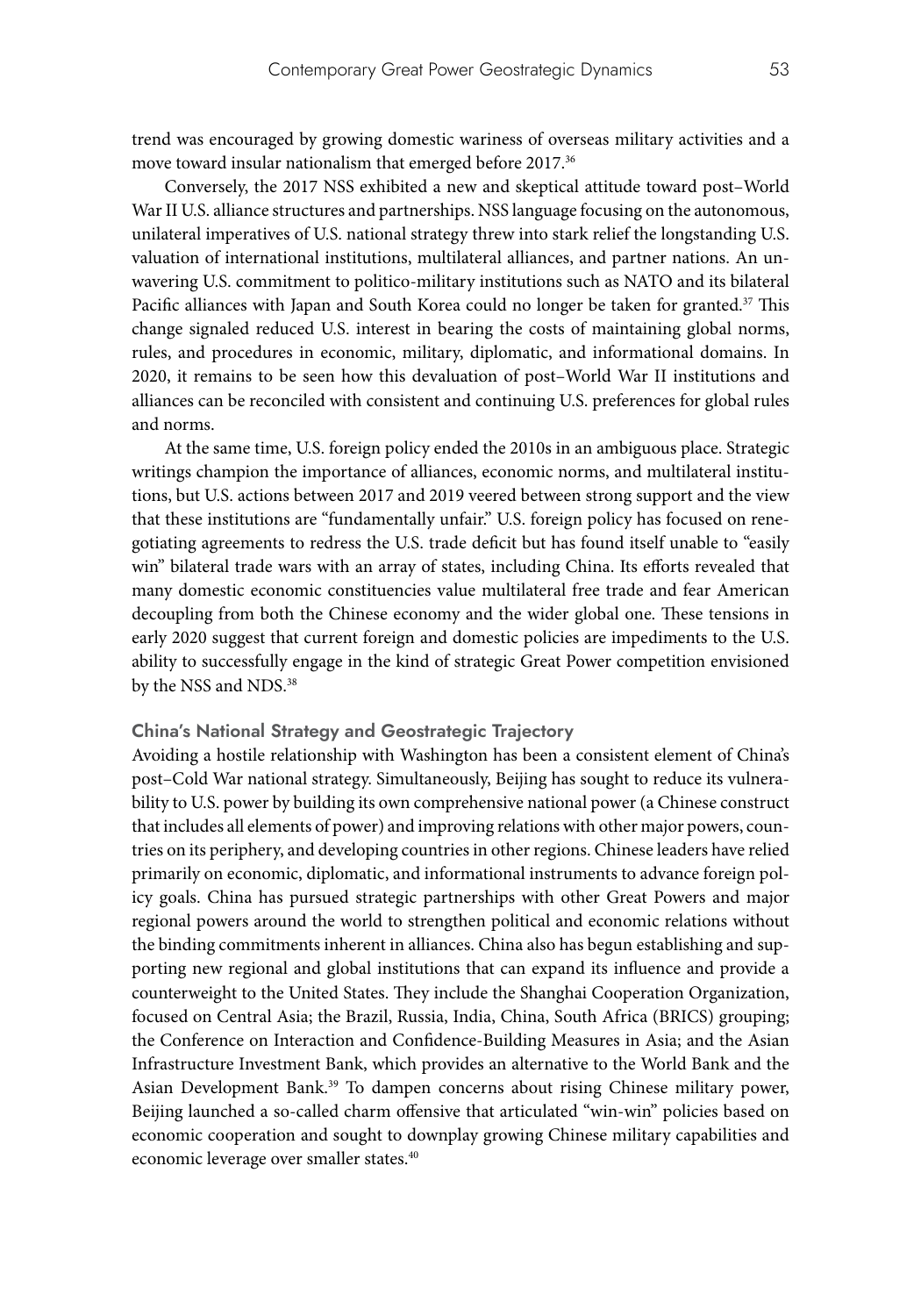Beijing's efforts have been most complicated in the Indo-Pacific region, where economic and military power from China poses the greatest direct threat to its regional neighbors (see chapter 9). For countries outside the region, China successfully portrayed itself as an economic partner of opportunity with a vast supply of cheap labor that could reduce production costs for multinational companies; a large market with 1.3 billion potential consumers; and, by the mid-2000s, an important source of foreign direct investment, loans, technology, and foreign aid that could help other developing countries.

China's rapid growth was achieved through increased integration into the global economy, a course that not only took advantage of opportunities in a globalizing world but also created new vulnerabilities. As China became the "workshop of the world" following its 2001 entry into the WTO, its large trade surpluses meant that employment of many Chinese workers became dependent on continued access to developed country markets in North America and Europe. These critical markets were subject to unpredictable and unpleasant external economic developments, such as the 2008 global financial crisis. The production and consumption needs of China's booming economy made Beijing increasingly reliant on imported oil and natural gas, natural resources, and foodstuffs. In response, the Chinese government urged Chinese companies to "go global" in search of markets, natural resources, and technology.<sup>41</sup>

China's strategic successes produced an expanded overseas footprint of investments, loans, companies, and workers—many in unstable parts of the world—that had to be protected. Success also increased China's dependence on sea lines of communications that passed through maritime chokepoints such as the Malacca Strait and the Gulf of Aden. These areas were vulnerable to disruption by nonstate actors (such as Somali pirates) and to interdiction by major naval powers such as the United States and India. President Hu Jintao articulated the "new historic missions" for the People's Liberation Army (PLA) in 2004, tasking the Chinese military to expand beyond its traditional missions of defending China's sovereignty and territorial integrity and ensuring CCP rule to also protect China's overseas interests and right to development. This shift led the PLA to begin antipiracy patrols in the Gulf of Aden in December 2008 and to conduct evacuations of Chinese citizens from Libya (2011) and Yemen (2015).

Under President Xi, these various economic, diplomatic, and military initiatives have been drawn together into a more coherent strategy. In 2013, Xi launched the Belt and Road Initiative (BRI), which gathers many of China's overseas investments, loans, and infrastructure projects under one grand banner.<sup>42</sup> BRI seeks to strengthen China's land and maritime connections to Eurasia with new ports, roads, and railroad infrastructure, funded by Chinese loans and built by Chinese companies. The vision is of a future in which China stands at the center of a vast Eurasian regional system, integrated economically and tied together by road, rail, and pipeline infrastructures. The economic benefits to China are obvious, but the BRI also has strategic implications in terms of expanding Chinese economic influence over participating countries and constructing alternative trade routes that bypass maritime chokepoints.43 Western critics of BRI fear that it will not only enhance China's access to material resources and markets but also enable future capabilities for surveillance and social control and boost Chinese influence to push for broader changes in global governance and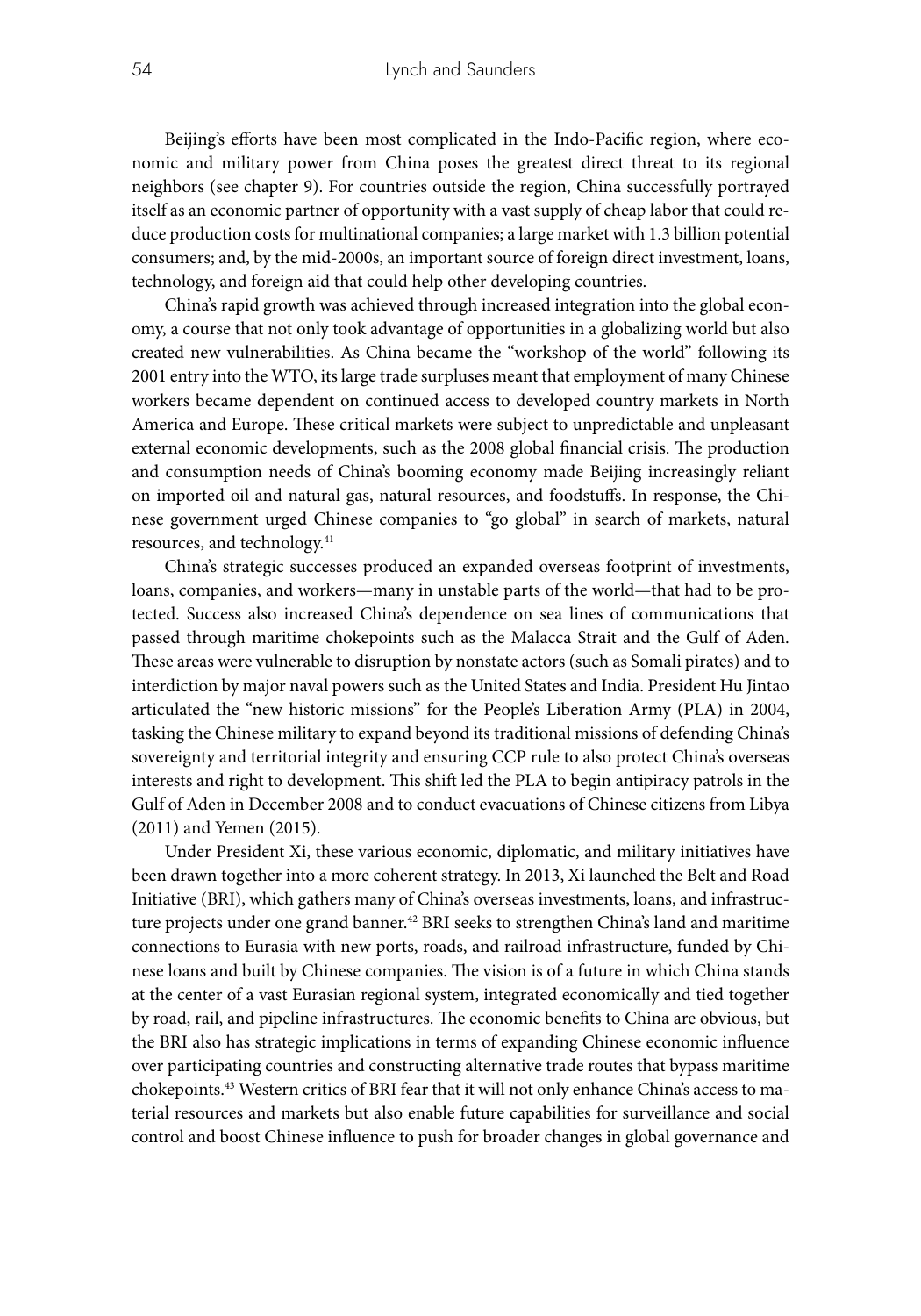international norms.44 BRI has expanded geographically to include Africa, the Middle East, and Latin America and functionally to encompass a "digital silk road."

During its reform era, China initially focused on exploiting its comparative advantage in cheap labor, but Chinese leaders also sought to help state-owned enterprises and private companies innovate and move up the global "value chain." This effort initially involved relatively decentralized joint ventures and efforts to acquire foreign technology, quality control, and management skills. But increasingly this strategic endeavor involved national-level industrial policy tools to promote indigenous innovation and help Chinese companies become globally competitive producers and exporters. Promulgated in 2015, Beijing's Made in China 2025 is a 10-year economic development plan that leverages a range of government subsidies to make China dominant in global high-tech manufacturing. It includes a range of practices that skirt global investment, intellectual property rights, and technology transfer norms.45

China's economic development has benefited greatly from access to an open, globalized world economy supported by relatively liberal rules, norms, and institutions and undergirded by U.S. power. As China's power has grown, Beijing has expanded efforts to strengthen China's influence in various international institutions and to seek changes in international rules and norms to better accommodate its national interests. In early 2020, China does not seek to challenge the United States for global leadership; China's domestic fragility would make it difficult for Beijing to take on many of the responsibilities and burdens that such a role would entail.<sup>46</sup> At the same time, China has no interest in shoring up the foundations of U.S. global leadership and is working with other countries such as Russia to promote a multipolar world where the United States is less dominant. Chinese scholars and officials have articulated a range of areas where China seeks modifications in international rules and norms: ensuring that China and other developing countries have more influence in global institutions, increasing the degree to which the United States is actually constrained by global rules and norms, and reducing the role of U.S. alliances and military deployments that might constrain China.<sup>47</sup>

China is broadly comfortable with the existing United Nations (UN) system and its formal emphasis on sovereign equality of states, not least because Beijing possesses a veto on the Security Council and can block actions against its interests. Chinese complaints are usually couched in terms of the need for fairness for developing countries and increased "democracy" in international relations. But the underlying demand is for a Chinese seat at the table and a greater role for Beijing in shaping international rules and norms. That said, China opposes many of the liberal principles embedded in the U.S.-led system, such as the emphasis on individual political rights rather than collective economic rights. It favors stronger norms of nonintervention and the rights of sovereign states to choose their political systems and control what happens inside their borders. After years of downplaying Western claims that China has a unique development model, the so-called Beijing consensus, China has begun to argue that its economic success showcases strengths of its CCP-controlled political system and presents a new development model that may have useful lessons for other countries.48 This message has appeal for authoritarian governments that hope to replicate Chinese economic success without liberalizing their political systems, although the extent to which China has a coherent model that other countries could emulate is debatable.<sup>49</sup>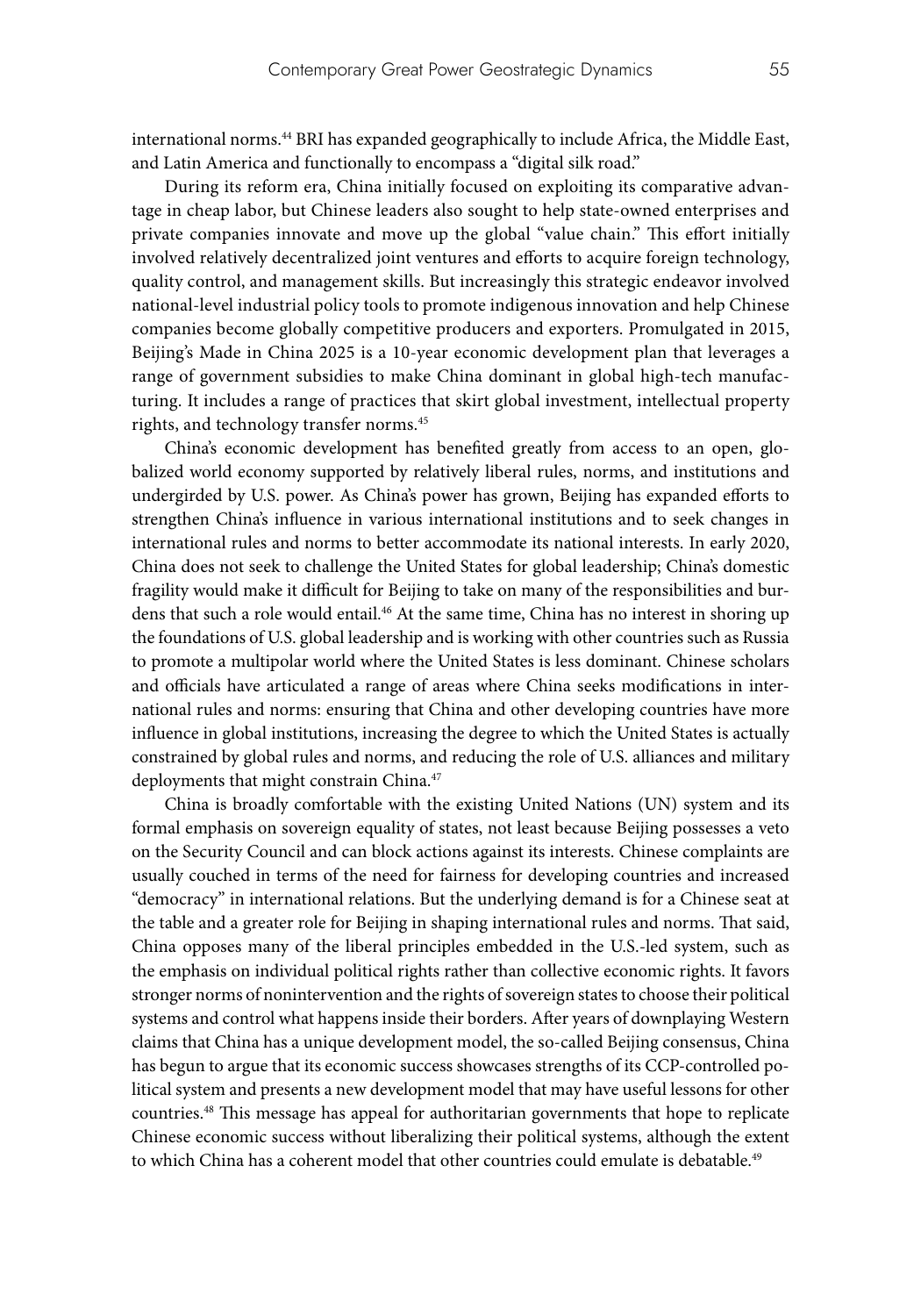Articulated after Xi became secretary general in 2012, his China Dream of national rejuvenation includes the aspiration to build a powerful and prosperous China by 2049. Subsequent CCP statements indicate that unification with Taiwan is considered part of "national rejuvenation." This broad goal is accompanied by the "two centenary goals" of building both a moderately prosperous society by 2021 and a "prosperous, strong, democratic, civilized, harmonious, and beautiful modernized socialist strong country" by 2049.<sup>50</sup> Xi's 2017 report to the 19<sup>th p</sup>arty Congress also articulated a three-step goal for military modernization: The PLA should achieve mechanization and make strides in applying information technology and developing strategic capabilities by 2020; national defense modernization should be basically completed by 2035; and the PLA should become a "world class military" midcentury, on its 100<sup>th</sup> anniversary in 2049.<sup>51</sup> China has also published a range of narrower national plans and strategies in fields such as hightech manufacturing, space, and artificial intelligence.

As the preceding discussions suggest, Chinese leaders proclaim national objectives formulated in terms of power and employ a range of diplomatic, economic, and military tools to advance those objectives; however, China's public articulations of such regional and global goals consistently emphasize vague principles—"mutual respect for each other's territorial integrity and sovereignty" and "peaceful resolution of disputes through dialogue"—while downplaying conflicts of interest between states and the central role that power plays in international relations. For example, China's 2017 white paper on Asia-Pacific security cooperation stresses "common development" and "political and security partnerships" but expresses a negative view of alliances.

The document draws a distinction between "major powers" and "small and medium powers," which "need not and should not take sides among big countries."52 However, the white paper does not mention relative power or balance of power, even though the perceived vulnerability of other Asian countries to China's rising power is the central dynamic in the Indo-Pacific. This diplomatic effort to obscure relative power and discourage regional efforts to balance against Chinese power is inconsistent with Chinese internal, military, and academic analyses, which regularly stress the importance of relative power and power tra-

"As they begin to assert themselves, rising powers usually feel impelled to challenge territorial boundaries, international institutions, and hierarchies of prestige that were put in place when they were still relatively weak. Their leaders and people typically feel that they were left out unfairly when the pie was divided up, and may even believe that because of prior weaknesses, they were robbed of what ought to be theirs. . . . This is what typically brings them into conflict with the established Great Powers."

> *—Aaron L. Friedberg,* A Contest for Supremacy *(2012)*

jectories. It is also inconsistent with Chinese diplomatic practice, which reflects an acute awareness of power relations and a willingness to use power to reward and punish.<sup>53</sup> China's efforts to articulate a global vision for a "harmonious world" and a "community of common destiny" suffer from similar shortcomings—the implication being that less powerful countries facing a more powerful China must rely on China's uniquely peaceful nature. The real message is that China will not compromise in pursuing its interests and that less powerful countries must be prepared to give way.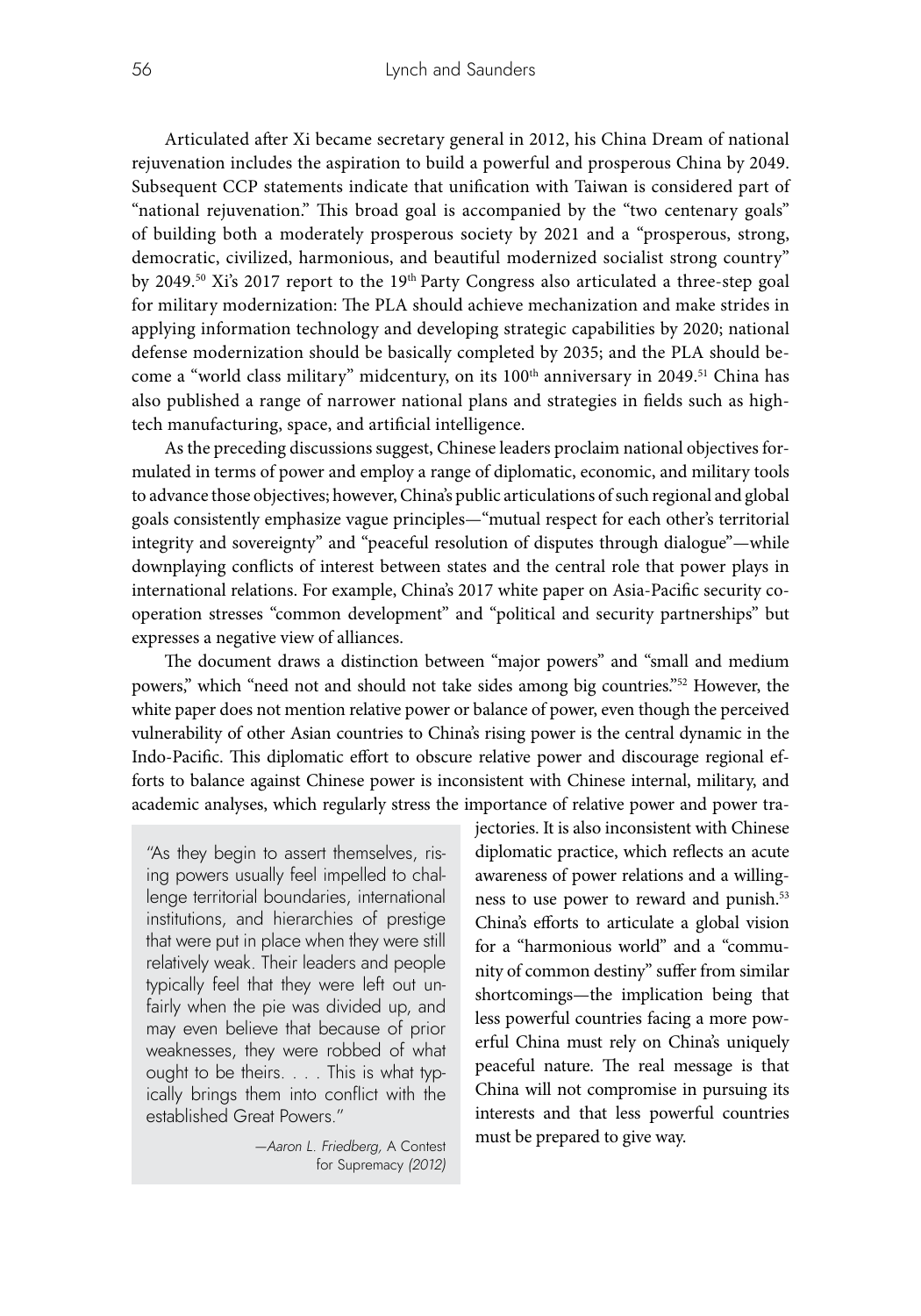Beijing's lack of candor about its regional and global objectives leaves space for competing assessments of China's international ambitions. There is an increasing consensus that China seeks to dominate the Indo-Pacific region; the analytic differences lie mostly in whether this authority will involve an intrusive effort to micromanage the region or a looser sphere of influence where China seeks a veto on actions that might damage its security interests.54 There is agreement that Beijing seeks greater influence over global rules, norms, and institutions, but disagreement on the scope and urgency of China's ambitions and likelihood of realizing them.

Some analysts view China as a moderate revisionist power that seeks to change aspects of global rules and norms that affect its specific national interests, but that has limited ideological ambitions and remains willing to deal with countries regardless of their regime type.55 Those with this view see China's articulation of the goal of building a "community of common destiny for mankind" as a continuation of past Chinese efforts to express normative principles that should govern international relations rather than a coherent program for systematic changes in the current rules, norms, and institutions of the post–World War II order. From this perspective, China's efforts to use its economic achievements to win international respect for its governance model are aimed more at building domestic legitimacy than at forcing others to follow China's example. Others view China's authoritarian regime as requiring external validation and an accommodating international environment in order to keep the CCP in power, and thus see "a community of common destiny" as a far more ambitious effort to transform international rules and norms and propagate authoritarian values in order to maintain domestic stability.<sup>56</sup> Both groups agree that China prefers authoritarian norms in areas such as cyber sovereignty and prioritizing collective economic rights over individual political rights, but the latter faction suggests that liberal norms pose an existential political threat to the CCP and thus require its active efforts to transform the international system rather than simply adapt to it.

In early 2020, China seems to conceive a national security strategy in concentric circles. Its primary focus is on internal security, both by maintaining political support from the Han majority and by managing a host of separatist and nontraditional security challenges. For China, this includes preventing Taiwan independence, which it considers a domestic issue. The second ring involves countries on its periphery in the Asia-Pacific region (the Indo-Pacific). China will work to maintain regional stability, achieve a satisfactory resolution of its territorial disputes, and reconcile the region to a dominant Chinese role. The United States stands as an obstacle to these ambitions, so China will work to erode U.S. power and influence in the region while seeking to avoid direct confrontation. The third ring lies outside Asia, where China will seek to maintain access to resources and markets, protect its expanding overseas interests, and expand its influence in regional and global institutions while introducing alternative institutions where feasible. China's approach to relations with its fellow Great Powers will be to seek recognition of its status as a global player and deference to its interests in Asia and beyond. Beijing will avoid direct military challenges or confrontations where possible and will compete in the economic, technological, military, and diplomatic spheres to improve its regional and global position.<sup>57</sup>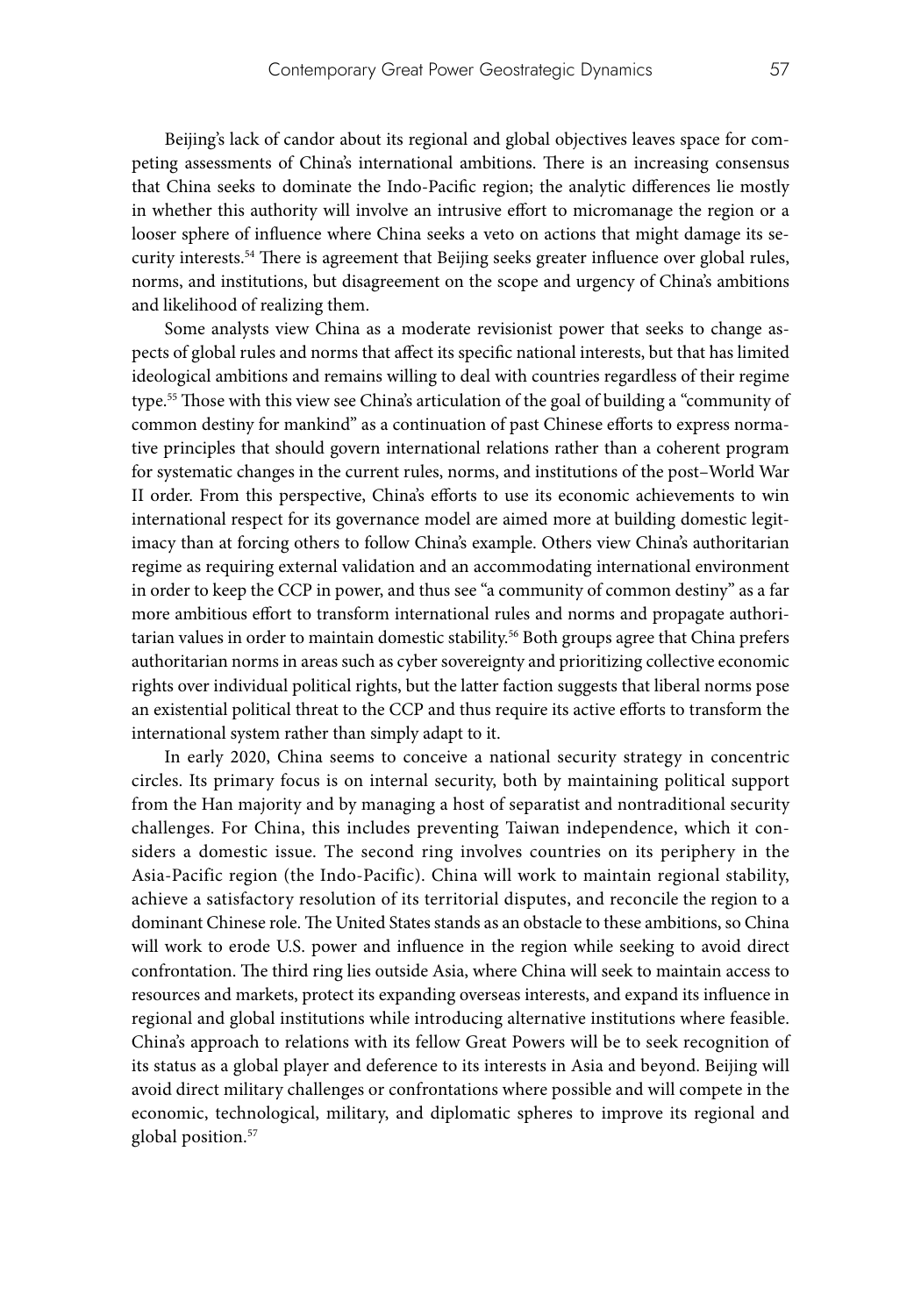"The competition for global influence between the United States and Russia has been exaggerated and fueled in large measure by a combination of inflated assessments of Russian capabilities and ambitions, the United States' expansive definition of its interests, and a pervasive consensus within the foreign policy establishment that the exercise of U.S. leadership demands a central role for Washington in engineering American solutions to global problems. . . . The only realistic and sustainable solution to these challenges is to focus on their root causes and adopt a more realistic view of Russia and a more disciplined, restrained, and judicious approach to defining U.S. interests around the globe."

*—Eugene Rumer and Richard Sokolsky, "Thirty Years of U.S. Policy Toward Russia,"* Carnegie Endowment for International Peace*, June 20, 2019*

# **Russia's National Strategy and Geostrategic Trajectory**

In Vladimir Putin's Russia in 2020, the perception of existential threats drives its strategy of "aggressively defensive" policies aimed at disrupting the Western world.<sup>58</sup> Russian global strategy is loosely tethered to a nostalgic view of imperialism and the bygone era of the Russian Empire.<sup>59</sup> Unlike the Soviet Union, with its positivist strategic aim of promulgating global communism, Putin's Russia pursues reactive and limited strategic outcomes. It asserts rights of control in the historic lands of the Russian and Slavic peoples of its "near abroad" and domestic borders, sometimes referred to as the construct of neo-Eurasianism.60 Simultaneously, Russia seeks to despoil U.S.-led rules, norms, and institutions around the globe. It pursues a strategy of reactive resistance to U.S. leadership in-

ternationally and proactive assertion of the right to historic imperial dominance over the states of its near abroad. Moscow seeks a multicentric world that impedes and resists U.S. led Western institutions. Simultaneously, it asserts regional power and authority based on bilateral, transactional military and economic relations advantages.<sup>61</sup> Both elements of this strategic approach (versus a formal, lucid strategy) represent Putin's desire that Russia be viewed as a global power despite Moscow's demonstrably weak position across all but the military and informational dimensions of strategic interaction.<sup>62</sup>

Russia seeks to manage its relationship with the United States, the European Union, and NATO to deter "supposed" hostile action by weakening the cohesion of these alliances.63 Moscow also leverages a tactical relationship with China, the Chinese-led Shanghai Cooperation Organization, and the international BRICS consortium countries to tarnish U.S. influence abroad.<sup>64</sup> Although the Russian government cooperates with China on a handful of political issues, it remains wary of its Asian Great Power competitor and seeks to limit Chinese influence in the former Soviet states.<sup>65</sup> Russia's regional priorities closely focus on consolidating Russian ascendance in former Soviet space and Eurasia and on projecting relevance in the Middle East and the Arctic.<sup>66</sup>

Putin understands that his control in Russia is not limitless, and his policy actions directly reflect his wishes to maintain personal power and legitimacy.<sup>67</sup> He has become a master of deflection, shifting the dialogue from the problems Russia faces at home to managing conflicts abroad through diplomatic and military force.<sup>68</sup> By flexing Russian specialized military and diplomatic power in the Middle East, Putin cultivates solidarity from "other dictators threatened by revolution," but he does not demonstrate any capacity to bring nations together or work toward common goals or mutual betterment.<sup>69</sup> Simulta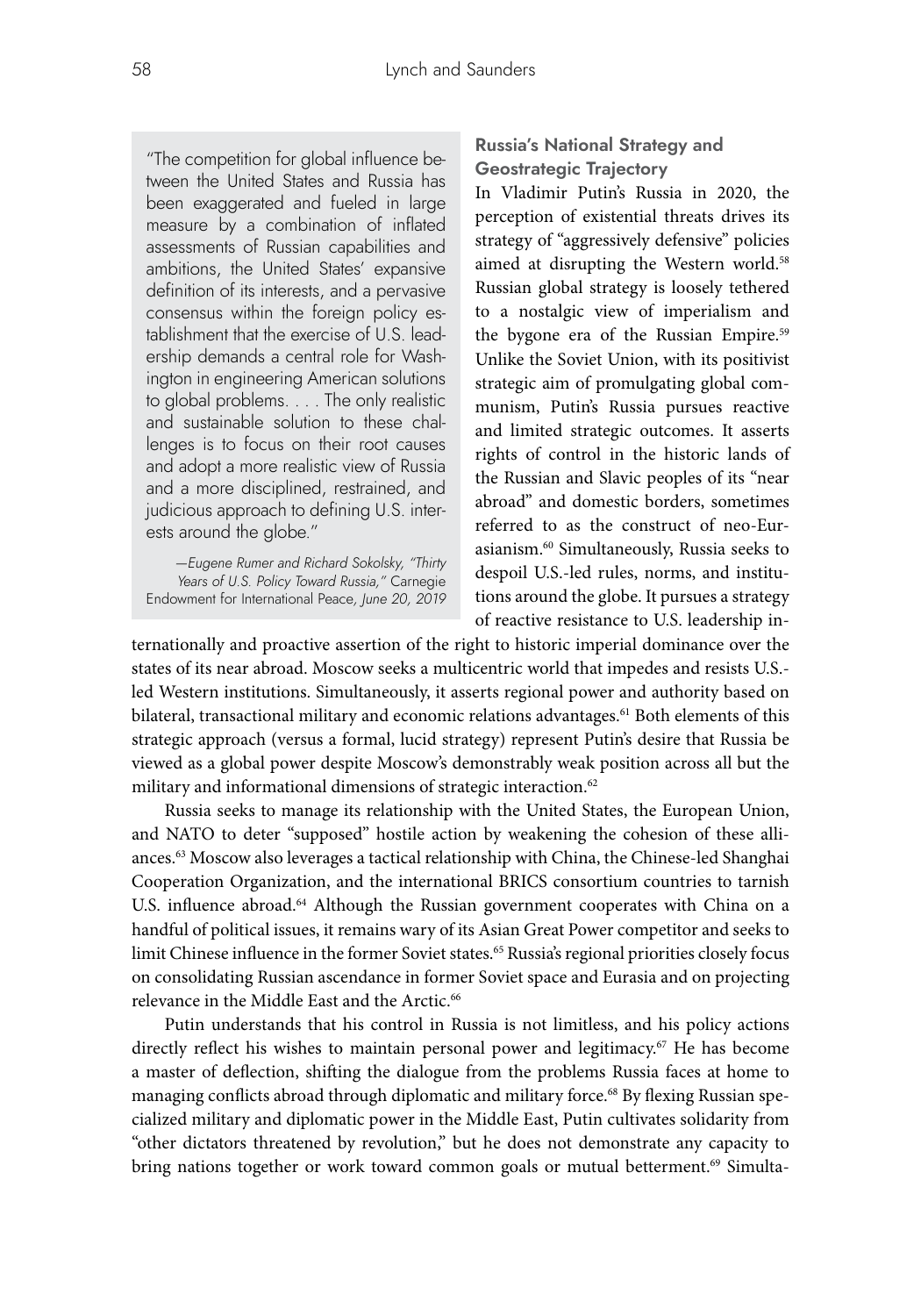neously, Putin seeks Russia's status as a Great Power, but his reliance on the narrative of neo-Eurasianism (sometimes referred to as *confessional imperialism*) is a far cry from the comprehensive ideological framework of the former Soviet Union or the modern, cohesive ideology of China.<sup>70</sup> Unlike the Soviet Union, which oversaw the First and Second Communist International forums that proselytized a formal and structured vision of world rules, norms, and institutions featuring Marxist/Leninist sociopolitical and command-driven economies, Putin's Russia does not have any form of a positivist vision for reordering the world political space.<sup>71</sup>

Thus, Russia is a contemporary Great Power with a peculiar mix of short-term power capabilities and long-term challenges. It leverages a history of martial prowess with unique global capabilities in several areas of military might, especially nuclear weapons, space, and aerospace, and specialized but limited precision weapons and elite forces power projection through recently modernized air and sea platforms. Modern Russia also generates considerable disruptive capacity and will do so over cyberspace and social media, undermining Western political, ideological, and informational narratives with a limited-aspiration, maximum-confusion campaign. As chronicled in the following chapter, Russia's current capabilities match well with Putin's limited strategic aspirations and transactional aims; however, the future of Russia's Great Power status is in doubt, as its major power indicators are receding today and promise an even greater downward turn into the future.

# Evolving GPC Bilateral and Trilateral Geostrategic Dynamics: Norms, Institutions, and Geographic Regions

Based on the national strategies and geostrategic trajectories of the three Great Powers in early 2020, one can discern in and among them today broad philosophical and specific regional dynamics that are likely to remain salient over the coming 5 years. Some have to do with U.S.-Russia relations; several involve U.S.-China relations; and others engage Chinese and Russian dynamics.

First, all three Great Power states have unique perspectives and attitudes about the *established rules, norms, and institutions of the international system*, which produce consequential strategic contrasts and policy imperatives.

The United States was the dominant architect of post–World War II norms, rules, and institutions for international interactions and exchange. In general, these American preferences continue to dominate the contemporary global system, which bears the hallmarks of a U.S./Western desire for multilateralism, the peaceful resolution of disputes, cultural pluralism, free and open global trade and finance, open and transparent communications, and individual human rights.72

However, Washington increasingly has become sensitive to the fiscal and human costs of maintaining and enforcing the existing order. Since 2017, the Trump administration has amplified existing American concerns that preferred U.S. rules and norms are too costly and other states are unwilling to pay a fair share of maintenance costs (the free-rider problem). The Trump administration has chafed more openly than its predecessors at the fact that multilateral organizations and regimes constrain unilateral U.S. bargaining power. Growing insularity and nationalism have masked U.S. self-awareness that it derives enormous benefits from current rules that are unlikely to last should the standing order erode.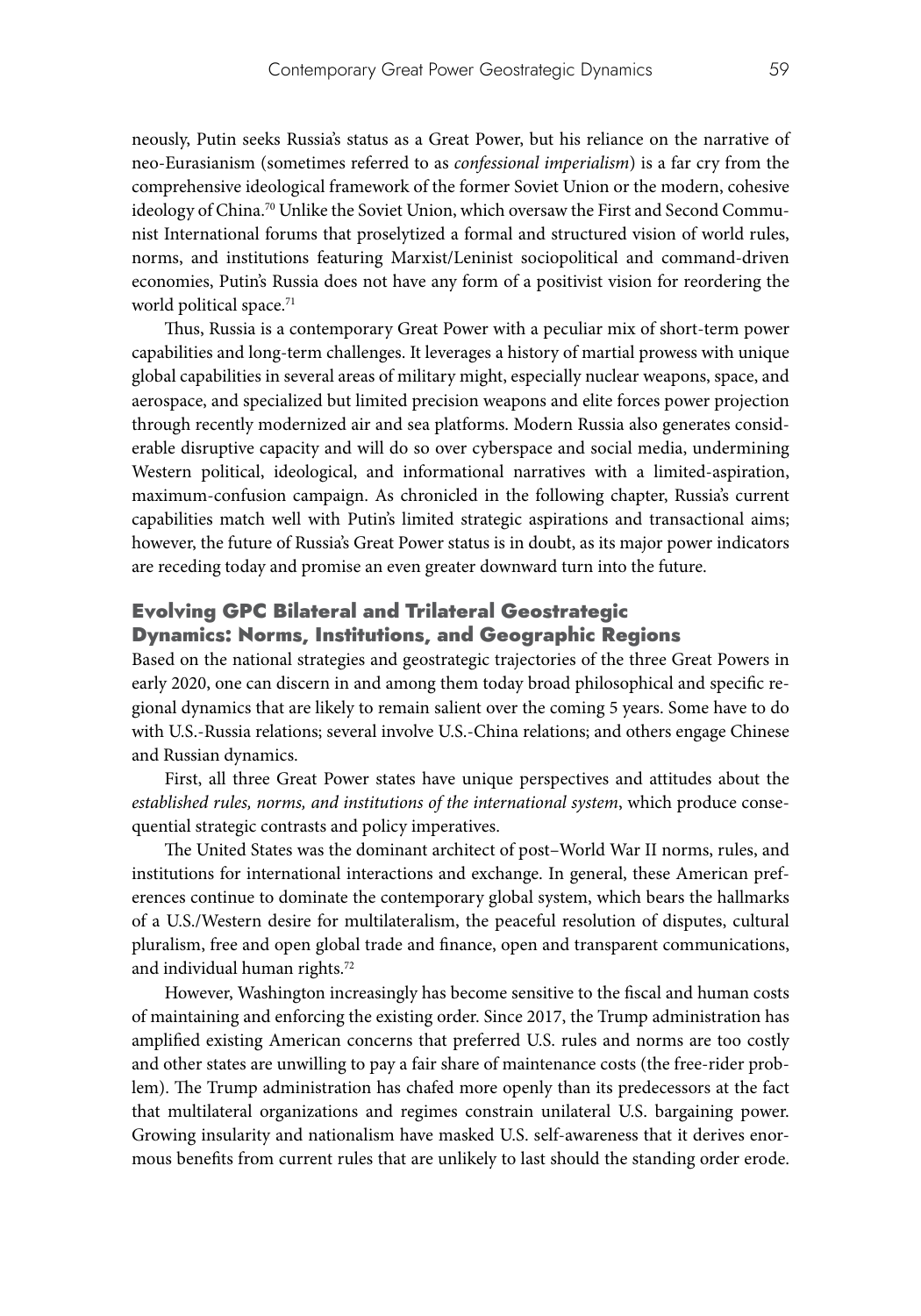Simultaneously, the United States remains oblivious to the ways in which it has acted outside of global rules when convenient. It also has been unable and/or unwilling to generate new rules about international issues, such as currency valuation, the use of space, the policing of cyberspace, and others.73

Although invited into the global order during 1945–1946, the Soviet Union spent the Cold War ideologically opposed to the U.S./Western "first-world" order, limiting its participation to parts of the United Nations (UN) system. After a brief period of attempted assimilation during the 1990s, Putin's Russia entered 2020 with a mixed attitude toward that order: working to erode many aspects of the system while leveraging the selective benefits of the order where Russian national interests are met, such as at the UN and in the international banking and finance system. Working with China and other states, Russia desires to reshape some international rules and norms that constrain its power. At the same time, Russia is unlikely to accept integration into institutions that it did not design, as Putin believes Great Powers do not dissolve into other integration projects but forge their own.<sup>74</sup>

Contemporary Russia can be expected to support rules that allow for authoritarian regimes, resisting those that assert a "duty to intervene" against totalitarian or abusive governments. Russian political and diplomatic interests remain aligned with tethering friendships and transactional state-to-state engagements with all states willing to entertain Moscow's presence—especially when those friendly states join Russia in opposing longstanding Western norms. Putin's Russia will work against norms of nonintervention and military restraint—actively cultivating paramilitary and proxy forces that violate fellow-state sovereignty—in the pursuit of dominance in its near abroad and when responding in support of a friendly state anywhere in the world.75 Moscow will exploit today's trade and finance systems to its advantage but will resist and subvert economic system norms when they mandate too much transparency or exact too much fiscal pain. Its approach to cyberspace, social media, and other forms of mass communication will continue to sow confusion and derision in the activities of competitor states, resisting the creation of new rules and norms mandating reciprocal freedom and openness in this informational realm.

The People's Republic of China was not involved directly in the establishment of the post–World War II global order.76 As mentioned, Beijing began engaging global institutions beyond the UN system as part of its reform and opening up policy in 1978, with a focus on those areas with direct benefit to China's growth and development. China claims to act as a representative of developing countries in global institutions, even though its own status and interests have diverged as its power has grown. China has benefited from many economic institutions that support trade and commerce, such as the WTO and the World Bank; however, China has sought to use its status as a developing country to resist or evade some commitments and has taken advantage of gaps in international rule and norms in areas such as currency valuation. China has sought a greater voting share and increased influence in institutions such as the World Bank, the International Monetary Fund, and the Asia Development Bank, but it has also begun to develop parallel institutions such as the Asian Infrastructure Investment Bank as vehicles for its interests.<sup>77</sup>

Great Power national strategies and geopolitical aims combine in 2020 in a manner that highlights some areas where collaboration may remain feasible. They also indicate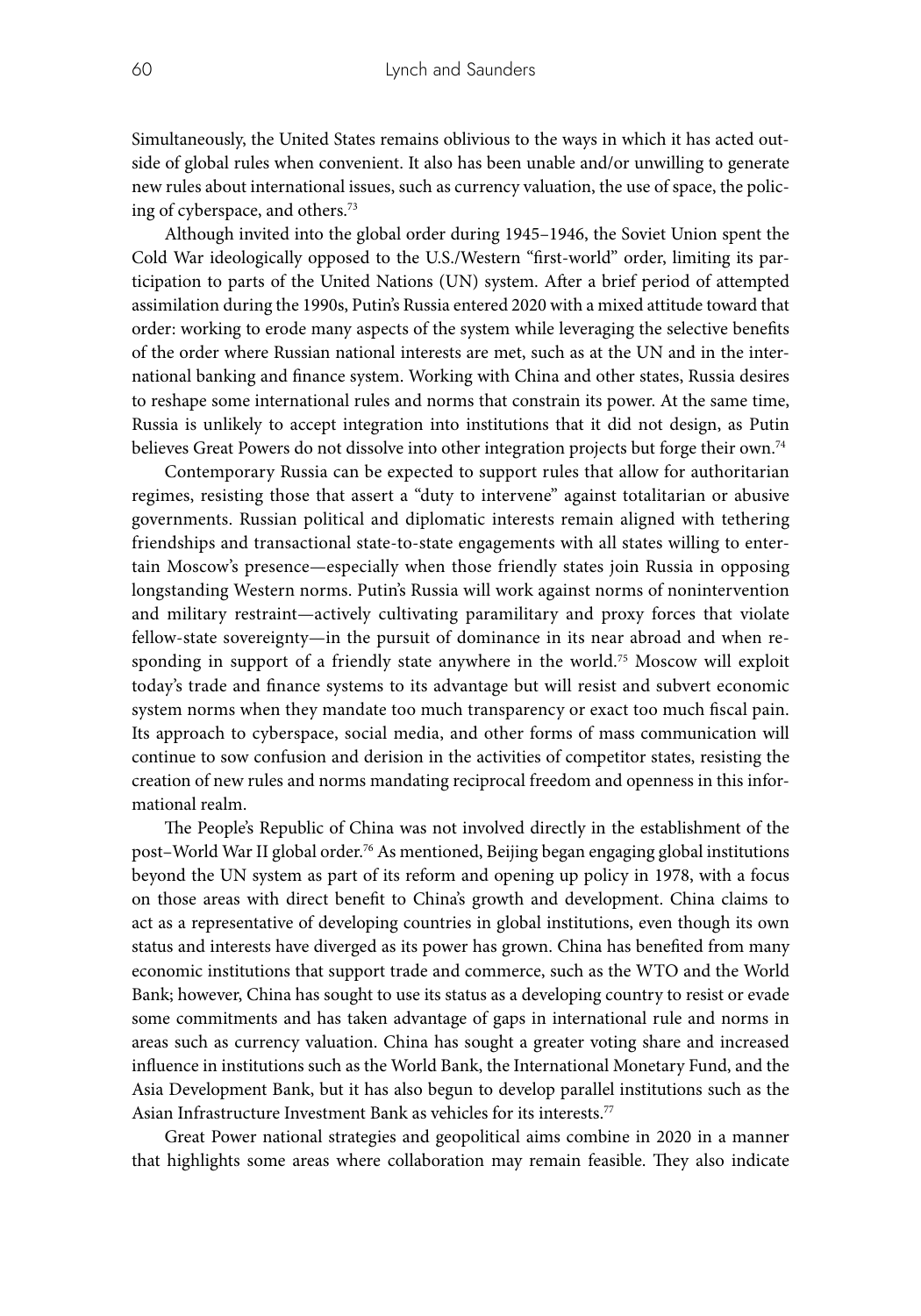| Table 3a.1. Basic Postures and Compatibility of Strategic Aims, 2020-2025 |                                                                                                            |                                                                                                                          |                                                                                                                                             |                                                                                                                                                                                                                                                                                                       |  |  |
|---------------------------------------------------------------------------|------------------------------------------------------------------------------------------------------------|--------------------------------------------------------------------------------------------------------------------------|---------------------------------------------------------------------------------------------------------------------------------------------|-------------------------------------------------------------------------------------------------------------------------------------------------------------------------------------------------------------------------------------------------------------------------------------------------------|--|--|
|                                                                           | <b>United States</b>                                                                                       | China                                                                                                                    | <b>Russia</b>                                                                                                                               | <b>Remarks</b>                                                                                                                                                                                                                                                                                        |  |  |
| <b>Political and</b><br><b>Diplomatic</b>                                 | Liberal<br>democratic<br>governance                                                                        | Authoritarian, one<br>party state rule                                                                                   | Authoritarian rule<br>with illiberal demo-<br>cratic facade                                                                                 | $U.S.-China = income$<br>patible; China-Russia =<br>short-term compatible;<br>$U.S.-Russia = short-term$<br>incompatible                                                                                                                                                                              |  |  |
| Ideological                                                               | "Free and open<br>societies" with<br>individual free-<br>doms, universal<br>human rights, and<br>pluralism | "A community of<br>common destiny"<br>(ambiguous); state<br>sovereignty and<br>collective order,<br>limited human rights | Loose "neo-Eur-<br>asianism" and<br>multipolarity; state<br>ascendance, Russian<br>sovereignty and<br>disruption of global<br>norms         | $U.S.-China = income$<br>patible; U.S.-Russia =<br>short-term clash/long<br>$term?$ China-Russia =<br>short-term compatible,<br>long term?                                                                                                                                                            |  |  |
| Informational                                                             | Free and open<br>exchange, only<br>limited restrictions                                                    | State control and<br>cyber sovereignty<br>restrictions:<br>increasing external<br>propaganda                             | State overwatch with<br>selective closure;<br>complementary<br>disinformation                                                               | U.S. incompatible with<br>China and Russia                                                                                                                                                                                                                                                            |  |  |
| <b>Military</b>                                                           | High-tech, robust<br>quantity mix<br>of regular and<br>irregular forces,<br>great deployment<br>reach      | Improving tech,<br>high-quantity, regu-<br>lar forces; gradually<br>expanding regional<br>deployability                  | Some critical<br>high-tech, limited<br>quantity regular with<br>irregular forces;<br>global deployability<br>in selected areas/<br>missions | (details provided in<br>chapter 3b)                                                                                                                                                                                                                                                                   |  |  |
| Economic<br>(Trade and<br>Finance)                                        | Free and open<br>trade; transpar-<br>ent, free-flowing<br>finances                                         | Open trade with<br>strong state role;<br>managed financial<br>system; barriers to<br>trade                               | State-monopolized<br>trade; exploitation of<br>international finances<br>for oligarch gains                                                 | $U.S.-China = compatible$<br>ble in near term if U.S.<br>underpins; China-Rus-<br>$sia =$ compatible and<br>largely complementary;<br>$U.S.-Russia = compatible$<br>if U.S. accepts Russia<br>free riding and stops use<br>of trade sanctions and fi-<br>nancial listing to achieve<br>political aims |  |  |

areas where strategic aims and values are likely to be competitive or even confrontational. Table 3a.1 helps paint a picture of the prospects for strategic compatibility in the five areas of state interactions that underpin global rules, norms, and institutions.

## **Political and Diplomatic**

The current system aligns with U.S. goals and strategic aims, supporting the role of the UN, multinationalism in diplomatic relations, and peaceful and collective resolution of disputes. It also is biased toward a U.S./Western preference for liberal democratic governance. Yet Washington demonstrates increasing ambivalence about many of these norms and institutions; it remains stolid in declared support but far less certain in its policy actions to sustain them. China values the UN and its protection of state sovereignty but is increasingly using its economic and military power to pursue its interests in the Indo-Pacific region at the expense of other countries. With its domestic CCP dominance and preference for a state-centric global order, China is opposed to liberal democratic governance norms and is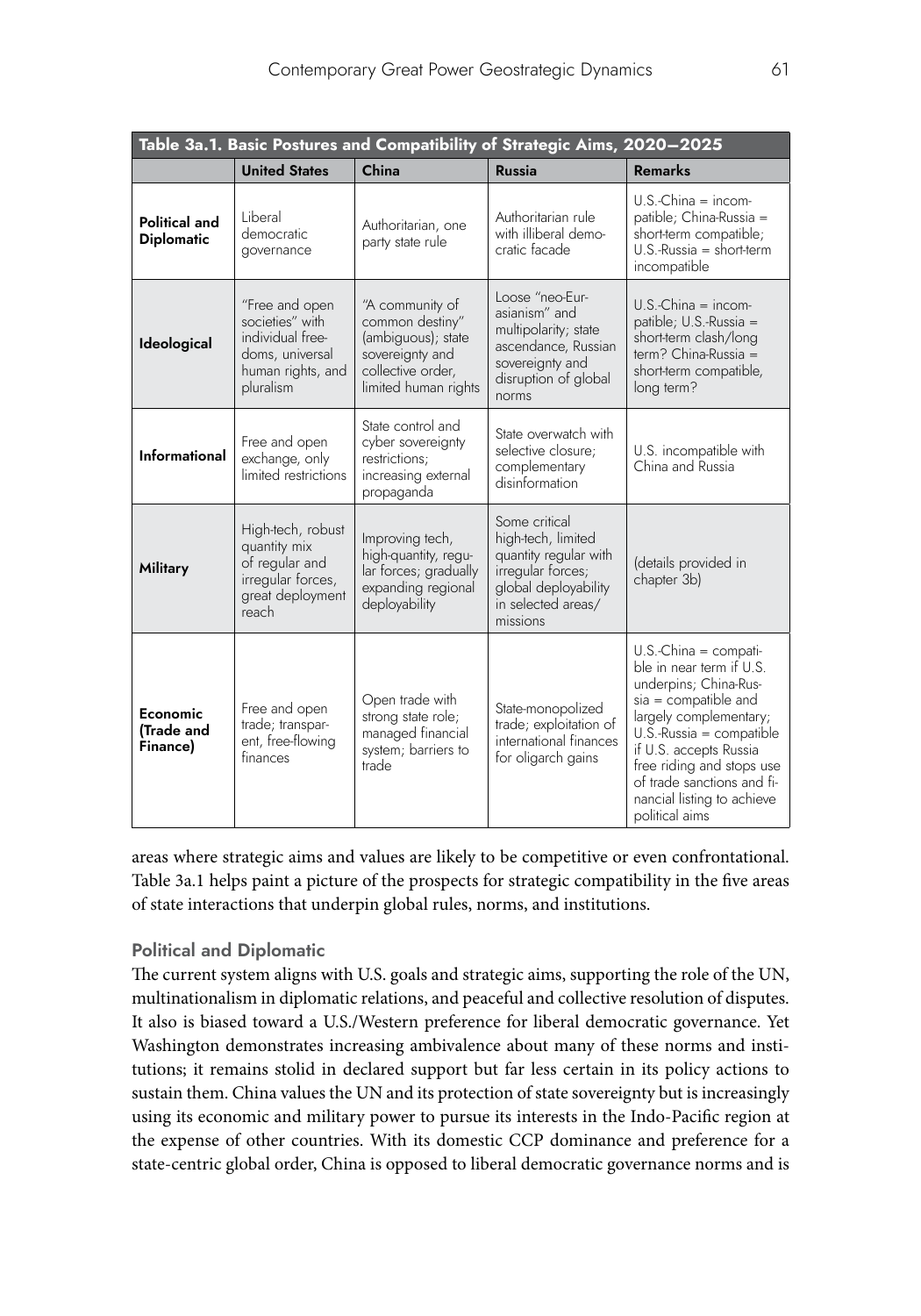seeking to expand its influence in regional and global institutions. Russia, with its Security Council veto power, also favors the status quo institution of the UN. Moscow has recently demonstrated a desire to take charge of multilateral political institutions such as Interpol and global counterterrorism organizations, presumably from a desire to bend these toward Russian interests.78 Moscow is less accepting of peaceful, collective resolution of disputes. Under Putin, Russia practices single-man authoritarianism with illiberal democratic institutions. After Putin, Russia's political culture may change, but that outcome seems unlikely in the coming decade.

## **Ideological**

In 2020, the U.S./Western ideology valuing free and open societies, commercial markets, and protection of political rights clashes directly with Beijing's desire to leverage Chinese power to obtain regional deference, preference for authoritarian norms, and pursuit of the ambiguous goal of a *community of common destiny*. There is a growing awareness of this clash, but the impacts from it moving forward remain uncertain. Moscow has no overarching ideology save that of sustaining historic Russian pride and prominence, maintaining ascendance in its territorial near abroad, and exercising global access and avoiding cooption by a U.S./Western order.

## **Informational**

U.S. preferences are for the free and open exchange of ideas with little restriction and a global communications architecture that features consensus-based cooperation. Russia and China find this construct threatening and prefer closed and restrictive communications and exchange, with the state having the right to control the flow of information within and across its borders. Both states have well-developed propaganda and censorship apparatuses for both online and traditional media and seek to use these operations to shape foreign perceptions. China denies Western accusations that it engages in extensive commercial and cyber espionage. Russia also has been willing to leverage the current openness in the system to flood it with disinformation and discordant themes, confronting its regional opponents and the United States with uncomfortable dissonance in open communications systems.

## **Military**

The current international system espouses the peaceful resolution of disputes and multilateral cooperation to deal with aggressor states. The UN was founded on this premise, and many subsequent regional and functional organizations and norms have grown up around sustainment of the practice. But this promise has not been met in practice, and in 2020, there are differing views by the Great Powers on where and how to use the military instrument. In general terms, the United States has a dominant military across most of the use-of-force spectrum and an unparalleled ability to project military power. Washington continues to emphasize a high-tech, large-quantity force with a dominant set of deployment and sustainment resources. China has a military that is rapidly improving its technological capabilities and has a limited but growing reach. Chinese military reforms are improving naval, air, and missile capabilities and beginning to build a joint force focused on fighting and winning informationalized wars. Over the past decade Russia has recapitalized its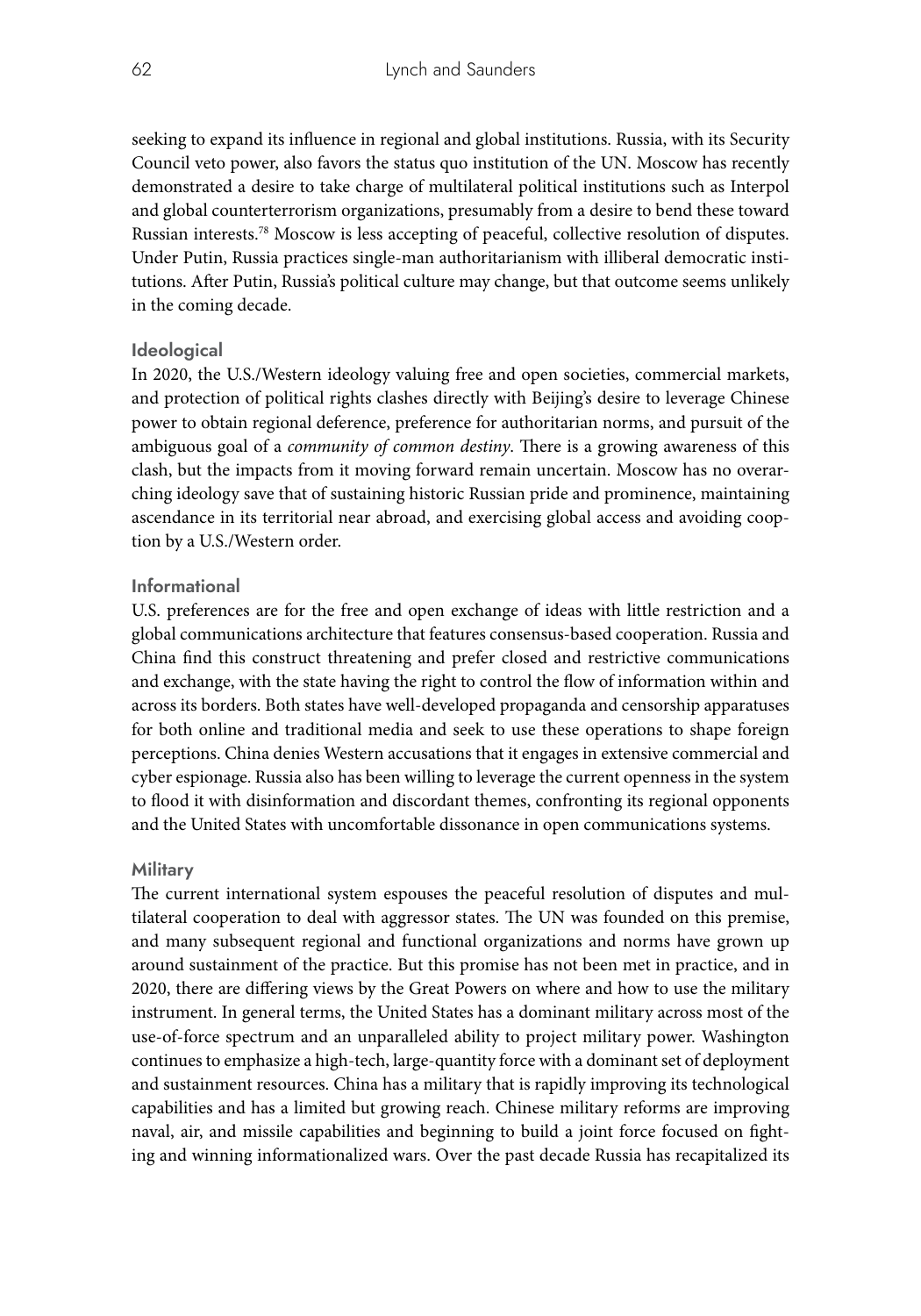military in a manner that has sustained its nuclear ascendance, incorporated some critical advanced technologies, and moved toward utilization of a mixture of regular military forces with irregular and commercial forces. Russia also has modernized to sustain global deployability in limited numbers for much of its limited-sized military force. (The following chapter addresses in much greater detail the capabilities of the Great Power military forces.)

#### **Economic (Trade and Finance)**

Never perfect in the post–World War II era, modern trade and finance systems were built around the norms of freedom and openness. The General Agreement on Trade and Tariffs established relative norms for free and open trade and was succeeded by the WTO. The World Bank provided pooled funds from developed countries to foster economic growth in underdeveloped ones. The International Monetary Fund offered donor funding to offset short-term imbalances in international payments between countries. As world currencies became convertible, tariffs were reduced and private international investment again became robust.79 The United States continues to underwrite the norms of freedom and openness represented in these institutions—but with increasingly obvious "donor fatigue." China has greatly benefited from these norms and institutions and continues to support many of them. Beijing values free-flowing trade and finance, but with a model that emphasizes a large state role in economic decisionmaking. China has been slow to fundamentally lower domestic barriers to overseas ownership and has chafed at making its state-led economic decisions transparent. As noted, China has recently begun to establish parallel institutions and programs to compete with Western institutions in trade and finance, such as the BRI

and the Asian Infrastructure Investment Bank. Russia, too, prefers state-monopolized trade. Moscow openly accepts and welcomes the elements of international trade and financial flows that sustain Putin and his oligarch constituency's financial gains. Russia does not support or adhere to norms of freedom or openness in its general commercial activities.

As of 2020, trade and financial disputes have become primary flashpoints among the three global powers, and especially between the United States and China. Russia

"From the outset [ June 2018], it was clear that the friction between the world's two largest economies was about far more than just trade. At issue were long-simmering differences of ideology and values and a context for global geostrategic influence that was increasingly being played out in the economic and technological spheres."

> *—"China's Concept of World Order: Theory and Practice,"* IISS Strategic Survey 2019

has bridled under U.S. and Western trade and financial sanctions in response to Moscow's military adventures in its near abroad. More substantively, the United States and China entered a trade war in mid-2018 that continues into 2020. This emergent economic rivalry between the United States and China seems unlikely to just ease into a "normal business struggle," similar to that between Japan and the United States in the 1980s, which waned with a decade of Japanese stagnation in the 2000s. Many in Washington are growing more and more convinced that an authoritarian, CCP-led China seeks to use unfair competition to challenge U.S. economic leadership and displace U.S. military dominance in the western Indo-Pacific in the near term. Beijing also may wish to supplant Washington's preferred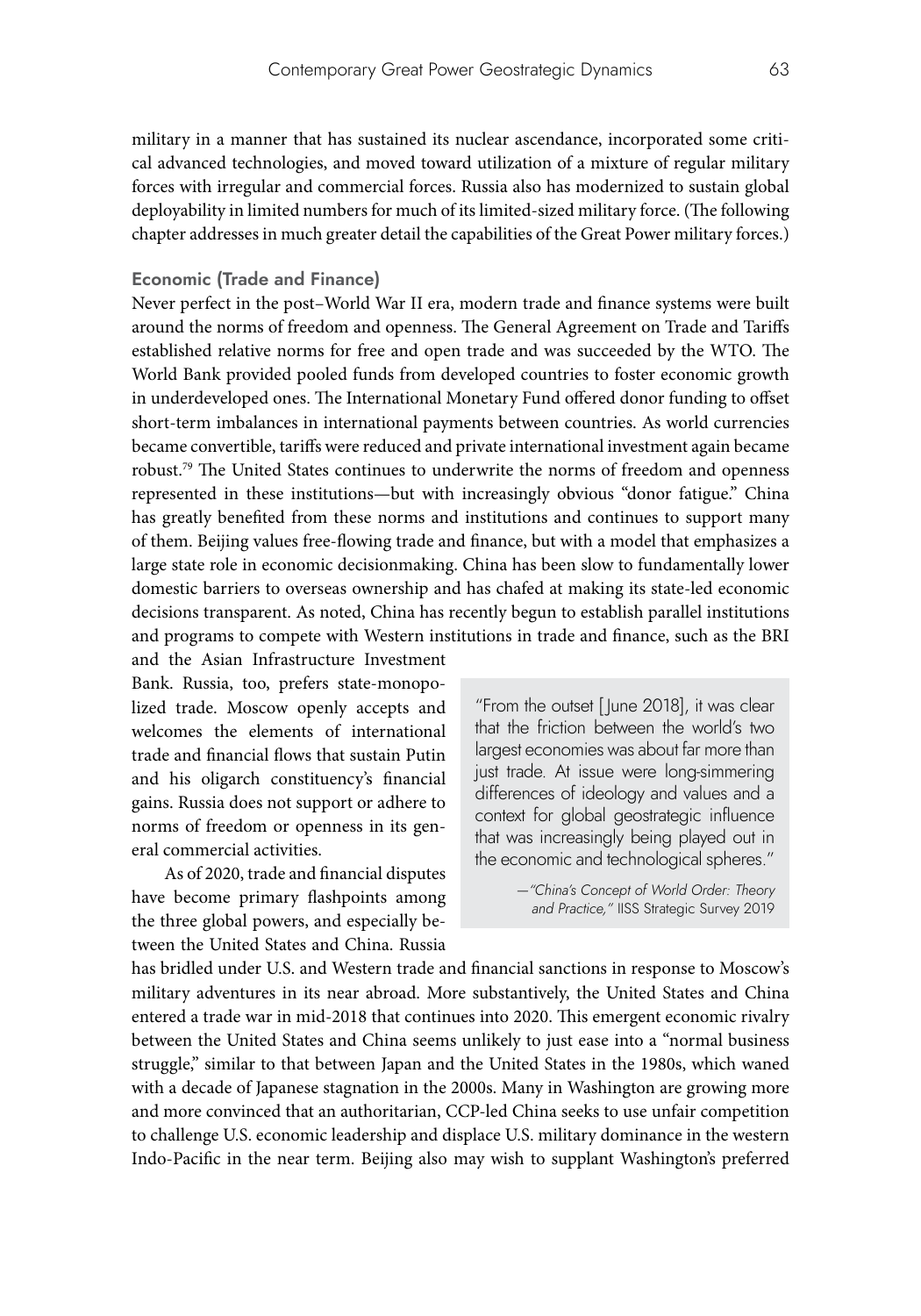| Table 3a.2. Geographic Regions and Great Power Strategic Interest Intensity,<br>2020-2025 |                      |                 |               |                                                                                                 |  |  |
|-------------------------------------------------------------------------------------------|----------------------|-----------------|---------------|-------------------------------------------------------------------------------------------------|--|--|
|                                                                                           | <b>United States</b> | China           | <b>Russia</b> | <b>Remarks</b>                                                                                  |  |  |
| <b>Indo-Pacific</b>                                                                       | Primary              | Primary         | Secondary     | Elevated risk of confrontation or clash<br>between the United States and China                  |  |  |
| <b>Europe</b>                                                                             | Secondary            | <b>Tertiary</b> | Primary       | Competition unless Russian near-<br>abroad security interests challenged                        |  |  |
| Middle East                                                                               | Secondary            | Secondary       | Secondary     | Mainly competition over resources, but<br>increasingly for prestige                             |  |  |
| Africa                                                                                    | Tertiary             | Secondary       | Tertiary      | China resource interests-mainly<br>competition                                                  |  |  |
| Latin/South<br>America                                                                    | Primary              | Tertiary        | Tertiary      | U.S. pride and prestige interests                                                               |  |  |
| <b>The Arctic</b>                                                                         | Secondary            | <b>Tertiary</b> | Secondary     | Limited risk of confrontation short of<br>miscalculation                                        |  |  |
| <b>Space</b>                                                                              | Primary              | Primary         | Primary       | Very high risk of confrontation and<br>clash in this unregulated competitive<br>space           |  |  |
| <b>Cyberspace</b>                                                                         | Primary              | Primary         | Primary       | Already evident confrontation and<br>concern about greater clash without<br>new norms and rules |  |  |

international rules, norms, and processes with a more state-centric model of economic activity in the more distant future.<sup>80</sup>

All three Great Power states also have different aims and attitudes toward different *geographic regions* in the competitive space of GPC.

As demonstrated in table 3a.2, there are eight major global regions and environments where the three Great Powers will compete. The strategies of each Great Power reveal that each nation has differing levels of interest intensity in these regions—all do not have primary interests in all spaces. A primary strategic interest intensity is defined as one in which the Great Power believes a significant risk to national security is found in that region, and where it could risk military conflict with a Great Power rival to defend that interest in the next decade. A secondary strategic interest intensity is one in which the state believes only a modest risk to its national security is in play, and where its preferred means of interaction with the other Great Powers will remain competitive and avoid confrontation or direct clash in other than accidental circumstances. A tertiary strategic interest involves a limited to no perceived risk to state security, and where Great Power interactions might be focused on activities that feature at least some collaboration, as well as subdued or proxy-level competition and (very rarely) confrontation.

As noted in this chapter's review of the main Great Power strategic interests, the United States and China have primary interests in the Indo-Pacific region that conflict. Here, their competition could turn toward confrontation or a military clash if careful diplomacy is not exercised. Russia has a primary interest in Europe, with special sensitivity to its near abroad—the former Soviet Union provinces. American and European diplomacy will remain challenged to stanch Russian misadventures without generating overt confrontation or clash. The United States retains a historic interest in primacy across the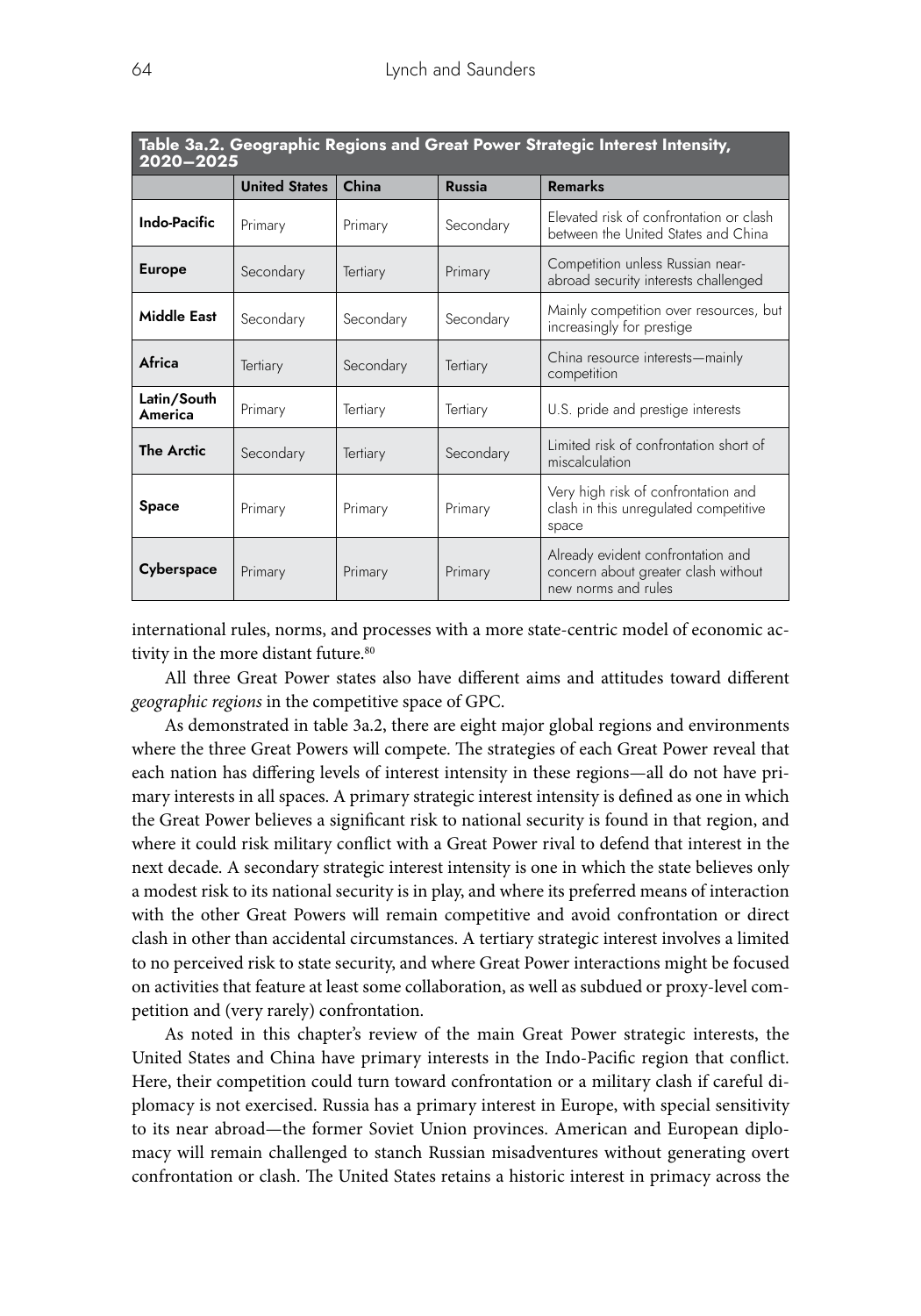Western Hemisphere, and this appears unlikely to be similarly important in the near term by the other two and likely to remain an area of less direct competition absent unforeseen miscalculation. Conversely, the Middle East promises to be an area of dynamic competition and occasional nonmilitary confrontation in the coming decade—with access to resources as the principal focal point of interaction. However, as U.S. and Russian interests in energy sources wane, the competitive focus in the Middle East seems destined to be that of prestige and resonance of ideological narratives.

Interestingly, two nontraditional competitive venues, space and cyberspace, are those where all three Great Powers have primary interests engaged now and into the foreseeable future. There is high risk that intensifying competition in space could lead to greater confrontation there between the modern Great Powers. Agreement on some viable rules and norms for collaborative use and cooperative actions in space would seem a vital undertaking to reduce the growing risks of confrontation and miscalculation leading to clash. Likewise, the absence of cooperative rules and norms in cyberspace has already witnessed this medium for state interaction take a dark turn toward confrontational dynamics; in the absence of new norms and standards for cooperation, this medium of Great Power interaction risks an even greater set of malevolent and confrontational activities in coming years.

#### Major GPC Comparative Insights and Implications

This chapter's analytical review of Great Power strategic postures and geostrategic preferences provides several important insights about the new era of GPC. Among them, 10 stand out.

First, the United States enters this new era as the dominant Great Power of the three rivals—its preferred norms, rules, and institutions for interstate interactions color all major categories of global activity. But the strategic aims of the three modern Great Powers are incompatible and thus assure the return to a historically dominant pattern of competition between Great Powers in the international system.

Second, China is the one rising Great Power with the combination of a positivist vision for the future and the ambition to push for changes in the international system on a near-term and long-run basis. China may not intend to do so, but the United States finds this combination disruptive to the standing—and Washington's preferred—international order. China's lack of a meaningful boundary between public and private ventures and its wide-ranging and intrusive efforts to gain competitive advantage and coercive leverage over states within its region carry significant risk of escalating confrontation with the United States. Thus, the primary competition in the emerging era—the only truly global, comprehensive national-level competition—likely will be between the United States and China.<sup>81</sup>

Third, Russia's Great Power aims are not grounded in a positivist global strategy with discernible alternative norms, institutions, and procedures for an international order. Instead, Moscow in 2020 practices a reactive and often disruptive strategy oriented toward questioning contemporary institutions and processes by which it feels threatened and simultaneously keeping subservient the smaller states on its geographic boundaries. Putin's Russia, therefore, has the potential to cause difficulties on specific issues but does not have the global aspiration to reshape the international system.<sup>82</sup>

Fourth, Chinese and Russian challenges to the existing U.S.-established global order of 2020 should be sharply distinguished. It is incorrect and unhelpful to lump China and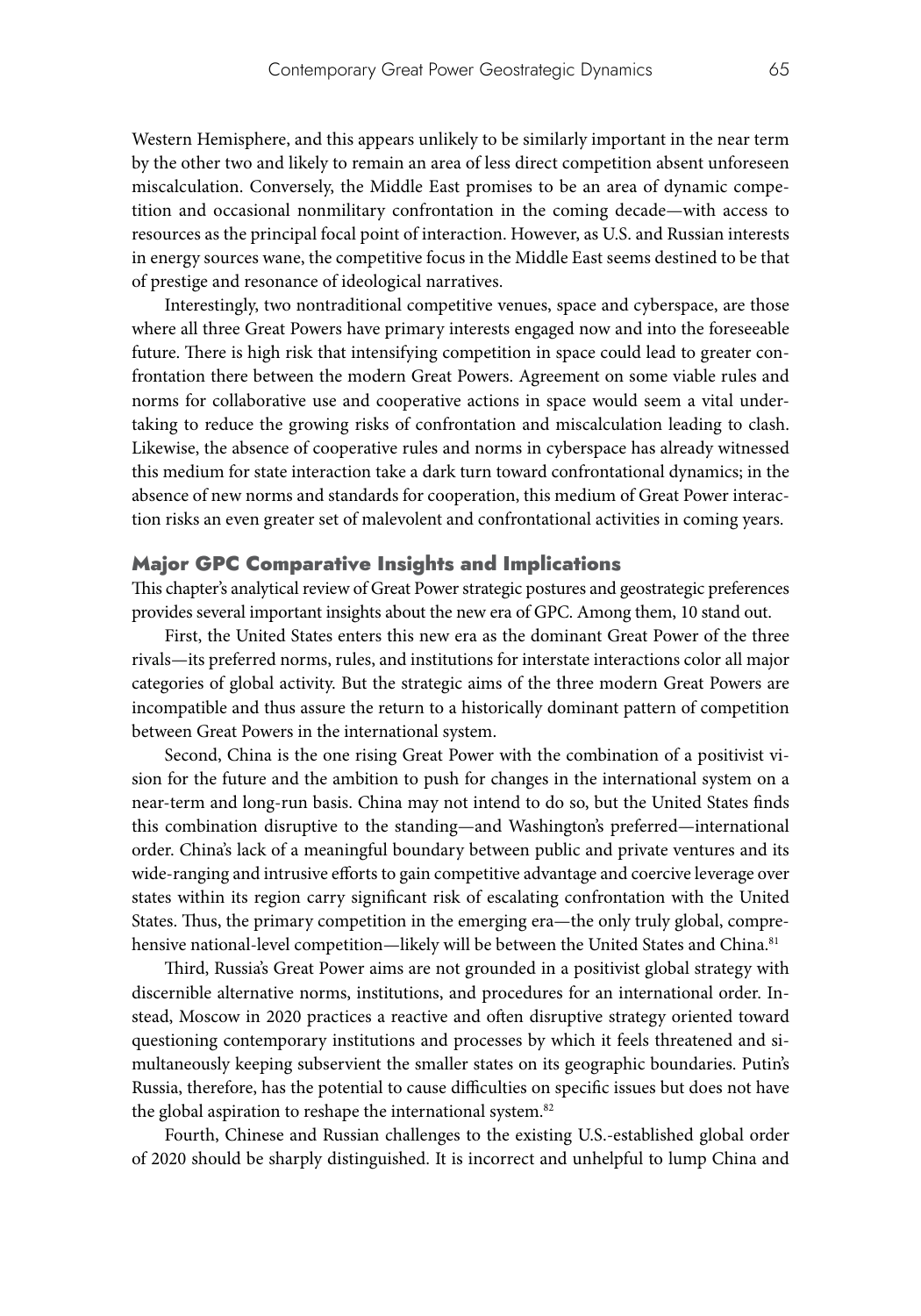Russia together as the same kind of comprehensive U.S. rival now or into the future. The divergent degree of their global ambitions means that, for the United States, the future portends an overarching political, ideological, information, and economic competition with China, with secondary, largely regional contestations with Russia.<sup>83</sup>

"China and Russia refer to their relationship as a 'comprehensive strategic partnership,' in which Russia supplies oil to China and the two countries hold joint military exercises. And, officially, their relationship has rarely been better. But trade is lopsided in China's favor; the fall in energy prices has made China considerably less dependent on Russia. Russia sells arms to China's adversaries, India and Vietnam. And China has copied Russian weapons designs. These deeper geopolitical realities mean China and Russia will be only allies of convenience."

> *—Robert Kaplan,* The Return of Marco Polo's World *(2018)*

Fifth, despite China's long-term strategic vision and ambition, both China and Russia have regional interests in 2020 that appear more important and urgent than their global interests. Each desires de facto spheres of influence free from outside interference—on their borders and in nearby regions.84 This is especially true in Central Asia and in the Russian Far East.

Sixth, China and Russia may continue their tactical entente over the coming 5 to 10 years, working together to erode U.S. power, frustrate U.S. actions, challenge U.S.-dominated institutions, and question U.S.-underwritten norms and rules they deem threatening. However, divergent long-term Sino-Russian strategic interests make it unlikely they will form an endur-

ing alliance.<sup>85</sup> The United States should remain careful not to misunderstand, as evidence of some deeper strategic cooperation, tactical coordination between Beijing and Moscow that balances U.S. power.<sup>86</sup>

Seventh, all three contemporary Great Powers are dissatisfied with some aspects of international order and are growing less willing to make compromises and sacrifices to keep it running. Thus, there is heightened potential for GPC rivalrous activities to reduce effectiveness of global institutions in managing complex regional and global problems. Some observers argued that the absence of Great Power cooperation or collaboration during the height of the early 2020 coronavirus pandemic was symptomatic of this breakdown.<sup>87</sup>

Eighth, U.S. economic and strategic interests in the Indo-Pacific and in Europe challenge Chinese and Russian regional interests most. These are competitive regions with the greatest near-term salience. The Middle East is evolving as a secondary area of GPC where less important Great Power interests collide in various ways. Other regional areas are of tertiary importance, where GPC interests exist but vary greatly and where competitive dynamics are less clear.

Ninth, space is an arena where longstanding cooperation and a relative absence of strategic competition is giving way to Great Power rivalry and the potential for confrontation. Great Power geopolitical competition is increasingly observed from and managed by spacebased platforms. Thus, as global Great Power rivalries heat up, more and more states will develop technologies, including antisatellite weapons, that put human access to or effective use of space at risk. The risk of confrontation and clash in this unregulated competitive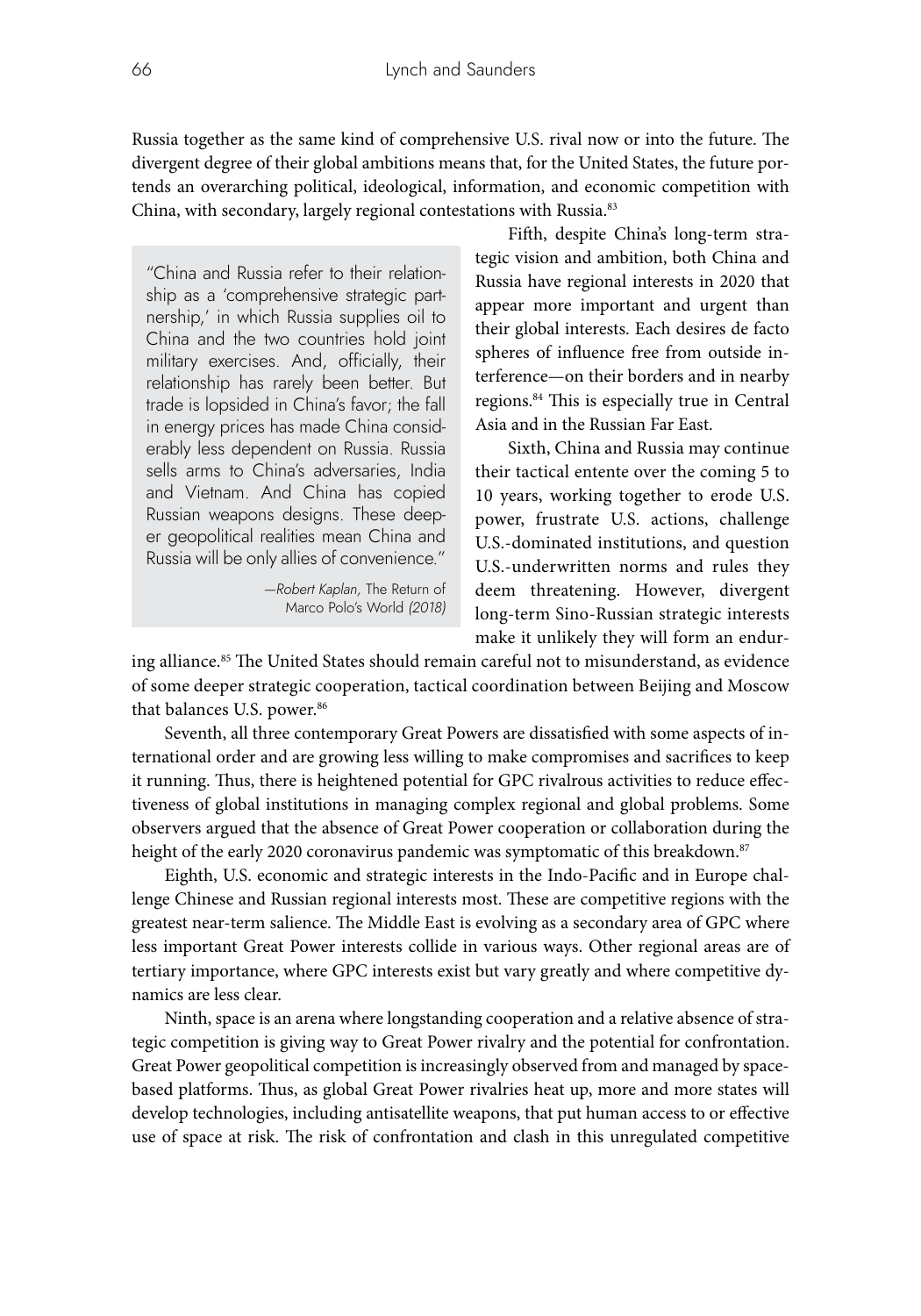arena is great, but so too is an opportunity to craft norms and rules of cooperation and deconfliction capable of reducing the risk of confrontation in space.<sup>88</sup>

Tenth, cyberspace is already a major medium impacting relative state power and an important element of the emerging era of Great Power competition. The risk of cyber-clash will grow without concerted effort to effect agreed-to global standards and norms that reconcile cyber-openness with security and safety concerns.<sup>89</sup>

#### From Aspirations to Actions: From "What to Do" to "How to Do It"

The end of the 2010s heralded an indisputable shift of the major dynamics of international affairs from cooperation and collaboration and into a far more competitive set of international relations, especially between the United States, Russia, and China.

In a nutshell, the modern Great Powers have divergent strategic interests, meaning they will compete across five major interaction categories in the next 5 years. Cooperation and collaboration remain possible, but episodes of confrontation and clash are likely,

even over nonmilitary issues. The United States must proceed with a clear-minded strategic approach that understands that Putin's strategic aims make Russia a transient security risk, while Beijing's ideological vision and aspirations make China the more important, albeit presently less threatening, security threat. A U.S. strategy that cooperates when possible, competes smartly, confronts only when necessary, and concurrently builds out unique U.S. strategic tools and power capabilities across all of its economic, dip-

"[I]f China's power continues to grow, and if it continues to be ruled by a one-party authoritarian regime, its relations with the United States are going to become increasingly tense and competitive. That is the path along which events are presently proceeding, and like it or not, it is the future for which America and its allies have no choice but to prepare."

> *—Aaron L. Friedberg,* A Contest for Supremacy *(2012)*

lomatic, ideological, informational, and military categories appears to be one best suited to the beginning of a new era of GPC.

The next chapter moves beyond an assessment of the strategic aims and intentions of the modern Great Powers. It will explore whether the United States, China, or Russia can achieve their aims. Do they have now, or will they soon possess, the capabilities necessary to achieve their strategic goals? It will itemize and evaluate many of the most important power capabilities and the relative abilities of the United States, China, and Russia now and into the coming decade—with special attention to the next 5 years.

#### **Notes**

<sup>&</sup>lt;sup>1</sup> This operational definition is derived from Thomas J. Volgy et al., "Major Power Status in International Politics," in *Major Powers and the Quest for Status in International Politics: Global and Regional Perspectives*, ed. Thomas J. Volgy et al. (New York: Palgrave Macmillan, 2011), 1–26. Their definition derives from an amalgam of several other classic efforts at defining Great Power status, including the following historic references: Melvin Small and J. David Singer, "Formal Alliances, 1815–1939: A Quantitative Description," *Journal of Peace Research* 3, no. 1 (1966), 1–32; Jack Levy, *War in the Modern Great Power System,* 

*<sup>1495–1975</sup>* (Louisville: University Press of Kentucky, 1983); John Mearsheimer, *The Tragedy of Great Power Politics* (New York: Norton, 2001); Benjamin O. Fordham, "Who Wants to Be a Major Power? Explaining the Expansion of Foreign Policy Ambition," *Journal of Peace Research* 48, no. 5 (2011), 587–603.

<sup>2</sup> For examples of the range of these perspectives on China, see Aaron L. Friedberg, *A Contest for Supremacy: China, America, and the Struggle for Mastery in Asia* (New York: W.W. Martin and Company, 2011); Charles Edel and Hal Brands, "The Real Origins of the U.S.-China Cold War," *Foreign Policy*, June 2, 2019,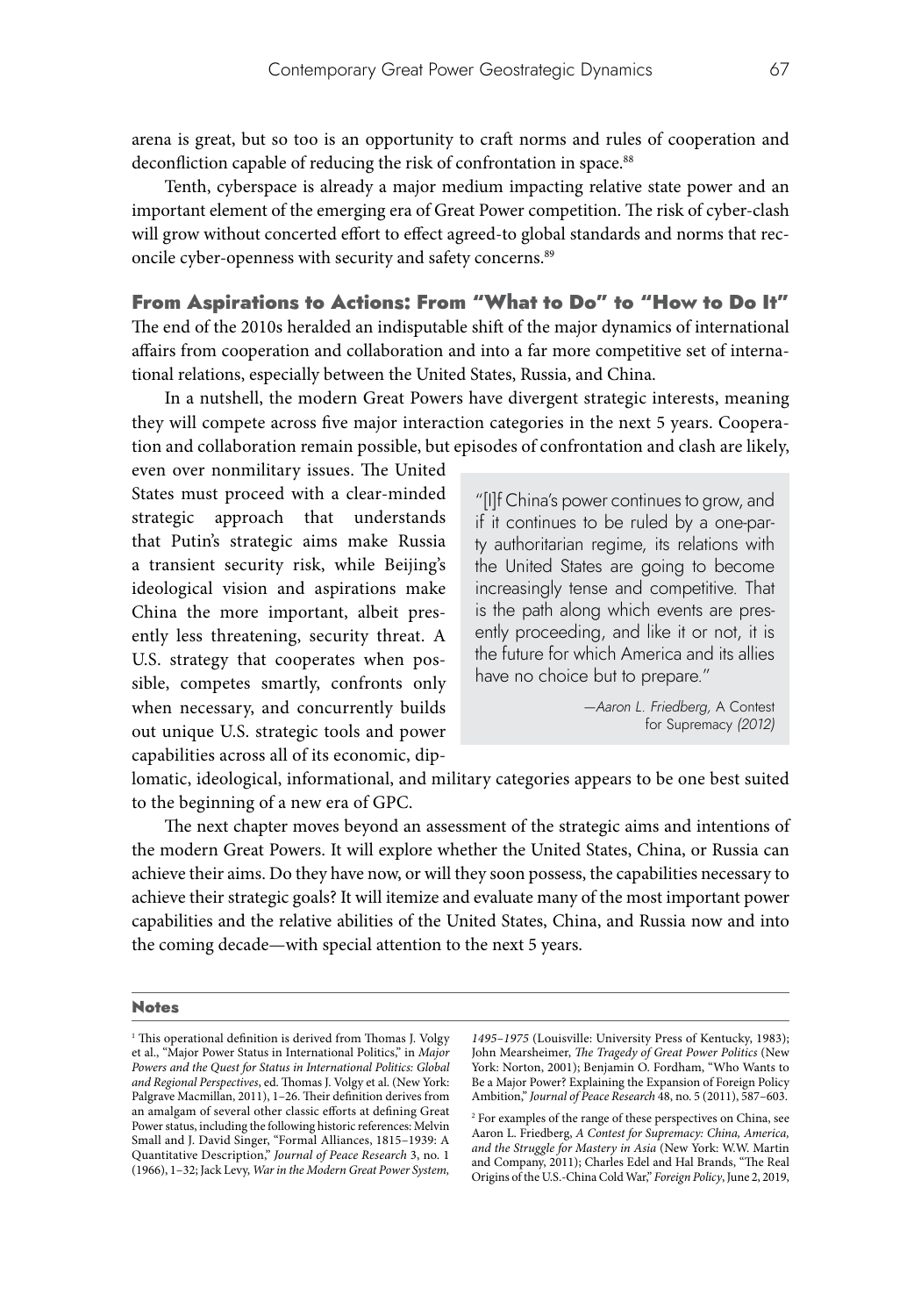available at <https://foreignpolicy.com/2019/06/02/the-realorigins-of-the-u-s-china-cold-war-big-think-communism/>; Xiaoye Pu and Chengli Wang, "Rethinking China's Rise: Chinese Scholars Debate Strategic Overstretch," *Chatham House Papers* 94, no. 5 (September 2018). The range of views about the challenge posed by Russia to the United States and the international order is discussed in "How Big a Challenge Is Russia? Foreign Affairs Asks the Experts," *Foreign Affairs*, November 13, 2017, available at <www.foreignaffairs.com/ ask-the-experts/2017-11-13/how-big-challenge-russia>.

<sup>3</sup> Michael J. Mazarr et al., *Understanding the Emerging Era of International Competition: Theoretical and Historical Perspectives* (Santa Monica, CA: RAND, 2018), available at <www.rand.org/ pubs/research\_reports/RR2726.html>; Ashley J. Tellis and Robert D. Blackwill, *Revising U.S. Grand Strategy Toward China* (New York: Council on Foreign Relations Press, 2015), available at <www.cfr.org/report/revising-us-grand-strategy-toward-china>; Ian Bremmer, "The End of the American International Order: What Comes Next?" *Time*, November 18, 2019, available at <https://time.com/5730849/end-american-order-what-next/>.

4 Chapter 10 of this volume addresses the perspective that Russia is not really a Great Power but instead a disruptive (or spoiler) state. Those looking for an alternative view of Russia's role in an era of Great Power competition are encouraged to turn to that chapter.

<sup>5</sup> Ali Wyne, "America's Blind Ambition Could Make It a Victim of Global Competition," *The National Interest*, February 11, 2019, available at <https://nationalinterest.org/feature/americas-blindambition-could-make-it-victim-global-competition-44227>. Among those concerned with the short-term Russian risks, Soviet-expat-turned-Norwegian research fellow Pavel Baev's concern is most concise: "Russian revisionism from a position of weakness is both ambitious and desperate." See "How Big a Challenge Is Russia? Foreign Affairs Asks the Experts."

<sup>6</sup> Charles Krauthammer, "The Unipolar Moment," *Foreign Affairs* 70, no. 1 (1990/1991), 23–33; Fareed Zakaria, *The Post-American World* (New York: Norton, 2008); Hal Brands, *Making the Unipolar Moment: U.S. Foreign Policy and the Rise of the Post– Cold War Order* (Ithaca: Cornell University Press, 2016).

<sup>7</sup> Susan L. Shirk, *How China Opened Its Door: The Political Success of the PRC's Foreign Trade and Investment Reforms* (Washington, DC: Brookings Institution Press, October 1, 1994); Barry Naughton, *Growing Out of the Plan: Chinese Economic Reform, 1978–1993* (Cambridge, MA: Cambridge University Press, 1995).

8The 1989 crackdown on Tiananmen protestors and the Chinese Communist Party's 1999 campaign to eradicate the Falun Gong movement stand out as exceptions to these general trends.

<sup>9</sup> The belief that China's economic liberalization would most likely lead to middle-class demands for greater national political participation and a weakening-to-collapse of Communist Party control became somewhat bipartisan political orthodoxy in Washington. See Henry Kissinger, *On China* (New York: Penguin, 2011), 356–367, 393; "Asia," *Strategic Survey* 119, no. 1 (January 1, 2019), 68–133, available at <https://doi.org/10.1080/045972 30.2019.1676992>.

<sup>10</sup> Russian experts observe that Moscow saw the United States as a Great Power rival much earlier. This is documented in subsequent paragraphs. China experts suggest that Beijing would argue that its rivalry with the United States did not become public until 2015. China's perspective is documented in the following section.

 $^{\rm 11}$  Among the tell-tale U.S.-China events signaling the arrival of their de facto Great Power rivalry in 2014 and 2015, several stood out. First, the U.S. Department of Justice made a first-ever public indictment of Chinese military hackers for cyber espionage against U.S. corporations in May 2014. See Department of Justice, Office of Public Affairs, "U.S. Charges Five Chinese Military Hackers for Cyber Espionage Against

U.S. Corporations and a Labor Organization for Commercial Advantage," May 19, 2014, available at <https://www.justice. gov/opa/pr/us-charges-five-chinese-military-hackers-cyberespionage-against-us-corporations-and-labor>. Second, the U.S. Department of State published a paper formally challenging China's assertion of sovereignty over maritime claims related to its "dashed line" encircling islands and waters in the South China Sea. This paper set the legal predicate for freedom of navigation operations conducted in the South China Sea by U.S. warships that began in 2015. See *Limits in the Seas: Maritime Claims in the South China Sea*, Paper no. 143 (Washington, DC: Bureau of Oceans and International Environmental and Scientific Affairs, December 5, 2014), available at <www.documentcloud.org/ documents/1376464-us-limits-in-the-seas-dos-no143-chinain-scs-12.html>. Finally, President Barack Obama's November 2014 summit in China did realize agreement by both states to sign the Paris Accord, but it did not find formal compromise for simmering grievances on the two critical issues of Chinese cyber espionage or maritime disputes. See Jane Perlez, "China's 'New Type' of Ties Fails to Sway Obama," *New York Times*, November 9, 2014, available at <www.nytimes.com/2014/11/10/world/asia/ chinas-new-type-of-ties-fails-to-sway-obama.html>.

<sup>12</sup> See the similar conclusion found in International Institute for Strategic Studies (IISS), "A New U.S. Consensus on China?" in *Strategic Survey: The Annual Assessment of Geopolitics* (London: Routledge, 2019), 390–391.

<sup>13</sup> *National Security Strategy of the United States* (Washington, DC: The White House, December 2017), available at <https:// www.whitehouse.gov/wp-content/uploads/2017/12/ NSS-Final-12-18-2017-0905.pdf>; *Summary of the 2018 National Defense Strategy of the United States of America: Sharpening the American Military's Competitive Edge* (Washington, DC: Department of Defense, 2018), available at <https://dod. defense.gov/Portals/1/Documents/pubs/2018-National-Defense-Strategy-Summary.pdf>. The 2018 National Defense Strategy (NDS) is a classified document and thus not in public circulation; this NDS summary is the published, public record of that strategy.

<sup>14</sup> Phillip C. Saunders, "Managing Strategic Competition with China," in *Global Strategic Assessment 2009: America's Security Role in a Changing World*, ed. Patrick M. Cronin (Washington, DC: NDU Press, 2009), 260–264.

Deng Xiaoping's statement came in the context of whether China should seek leadership of the international communist movement but was applied more widely as a guide to Chinese policy vis-à-vis the United States.

<sup>16</sup> Naughton, *Growing Out of the Plan*; Nicholas Lardy, *Sustaining China's Economic Growth After the Global Financial Crisis* (Washington, DC: Peterson Institute for International Economics, December 2011).

<sup>17</sup> For an example from the Chinese steel industry, see Edward S. Steinfeld, *Forging Reform in China: The Fate of State-Owned Industry* (Cambridge, MA: Cambridge University Press, 1998).

<sup>18</sup>The "Beijing Consensus," also known as the Chinese Economic Model, is a phrase coined by Joshua Cooper Ramo to distinguish China's economic growth experience featuring authoritarian politics and state-managed capitalist economics from the "Washington Consensus," which blends privatized, deregulated capitalism and liberal democratic politics. See Joshua Cooper Ramo, *The Beijing Consensus: Notes on the New Physics of Chinese Power* (London: Foreign Policy Centre, 2004); Joshua Kurlantzick, "Why the 'China Model' Isn't Going Away," *The Atlantic*, March 21, 2013, available at <www.theatlantic.com/ china/archive/2013/03/why-the-china-model-isnt-goingaway/274237/>. Some Western observers see the Chinese model as emphasizing the need for a strong, centralized state to constrain rampant economic inequality and social injustice associated with rapacious capitalism and liberal democracy.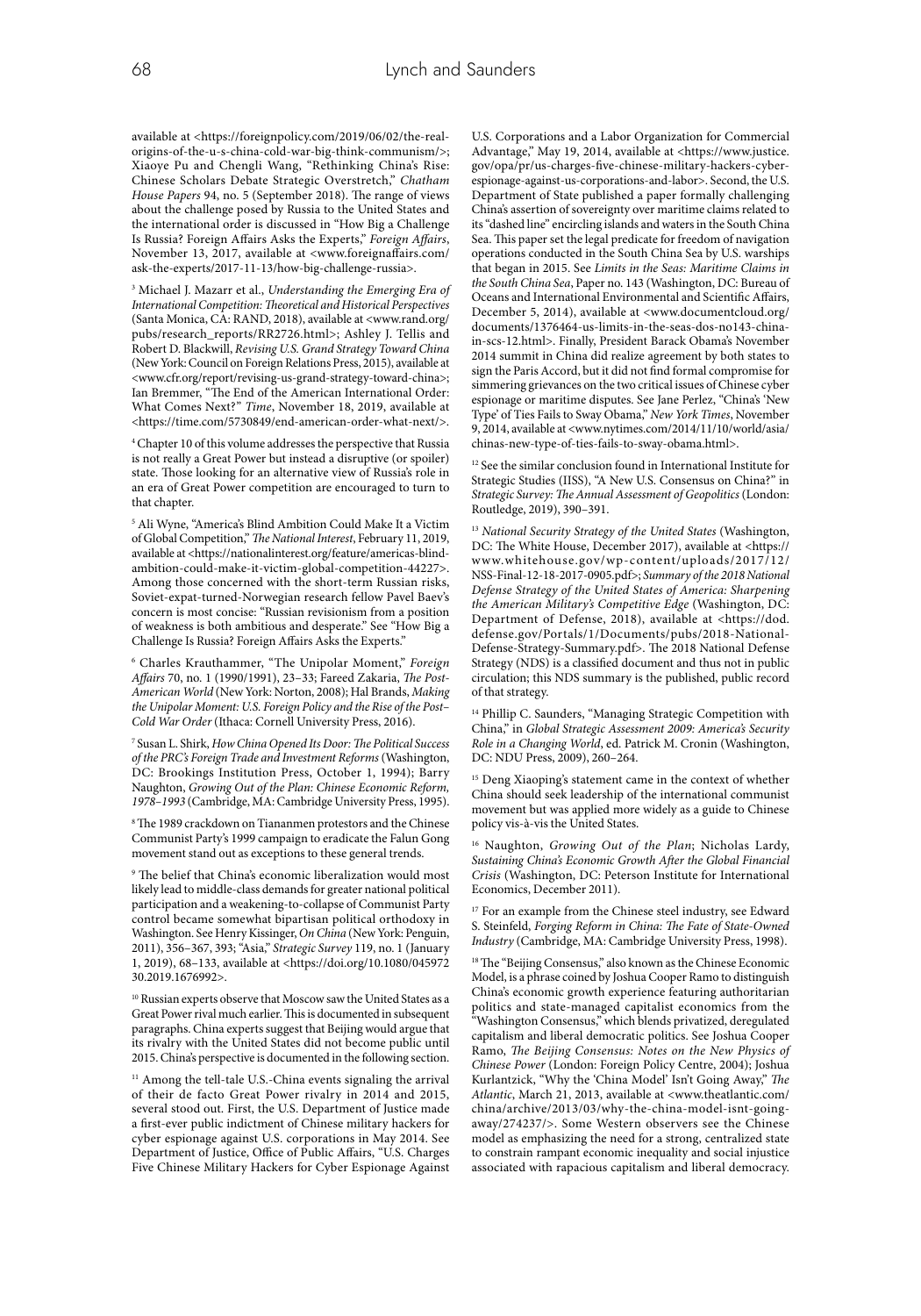See IISS, "China's Concept of the World Order: Theory and Practice," in *Strategic Survey 2019*, 27–28; Friedberg*, A Contest for Supremacy*, 245–263; Aaron Friedberg, "Getting the China Challenge Right," *The American Interest*, January 10, 2019, available at <www.the-american-interest.com/2019/01/10/ getting-the-china-challenge-right/>.

<sup>19</sup> See Yawei Liu and Justine Zheng Ren, "An Emerging Consensus on the U.S. Threat: The United States According to PLA Officers," *Journal of Contemporary China* 23, no. 86 (2014), 255–274; "Why Is the U.S. So Keen on 'Color Revolutions'?" *People's Daily Online*, October 11, 2014, available at <http://en.people.cn/n/2014/1011/ c98649-8793283.html>; Phillip C. Saunders, *The Rebalance to Asia: U.S.-China Relations and Regional Security*, INSS Strategic Forum 281 (Washington, DC: NDU Press, August 2013).

<sup>20</sup> For evidence of a continuing debate, see Pu and Wang, "Rethinking China's Rise." On the certainty of China's change in strategic approach, see Kissinger, *On China*, 478–513.

21 Eugene Rumer and Richard Sokolsky, *Thirty Years of U.S. Policy Toward Russia: Can the Vicious Circle Be Broken?* (Washington, DC: Carnegie Endowment for International Peace, 2019), available at <https://carnegieendowment.org/2019/06/20/ thirty-years-of-u.s.-policy-toward-russia-can-vicious-circlebe-broken-pub-79323>.

 $^{22}$  For a review of the trajectory of Russian grievances against its post–Cold War treatment by the United States and the West, see Angela Stent, *The Limits of Partnership: U.S.-Russian Relations in the Twenty-First Century* (Princeton: Princeton University Press, 2014).

<sup>23</sup> "Section I: Russia in the World Community," in *National Security Concept of the Russian Federation* (Moscow: The Ministry of Foreign Affairs of the Russian Federation, January 1, 2000), available at <www.mid.ru/en/foreign\_policy/official\_ documents/-/asset\_publisher/CptICkB6BZ29/content/ id/589768>.

<sup>24 "</sup>Section III: Threats to the Russian Federation's National Security," in *National Security Concept of the Russian Federation*.

<sup>25</sup> The 2008 promise of membership to Georgia and Ukraine-a U.S.-led North Atlantic Treaty Organization (NATO) announcement—pushed across an invisible but distinct Putin line in the sand. Russia viewed it as another sign of NATO's boundless ambitions, and it raised the prospect that Moscow might lose control, or at least immediate influence, over two neighbors that it saw as critical to its security, well-being, and prestige as a major power. Given the Alliance's commitment to spreading democracy, Russia also perceived its neighbors' intended accession as a threat to its domestic stability. See Rumer and Sokolsky, *Thirty Years of U.S. Policy Toward Russia*.

 $26$  Ibid.

 $27$  The Russo-Georgian war of 2008 was a turning point in U.S.-Russia relations and in Russian relations with the West and proved a harbinger of competitive relations into the future, despite brief efforts by the Obama administration to "reset" them to a more cooperative footing. See Michael Kofman, "Raiding and International Brigandry: Russia's Strategy for Great Power Competition," *War on the Rocks*, June 14, 2018, available at <https://warontherocks.com/2018/06/raiding-andinternational-brigandry-russias-strategy-for-great-powercompetition/>.

<sup>28</sup> Rumer and Sokolsky, *Thirty Years of U.S. Policy Toward Russia*. Of course, the United States took the lead in abrogating some Cold War arms-control treaties with Russia as well, most notably the Anti-Ballistic Missile Treaty.

<sup>29</sup> Ibid. Also see John W. Parker, *Putin's Syria Gambit: Sharper Elbows, Bigger Footprint, Stickier Wicket*, Strategic Perspectives 25 (Washington, DC: NDU Press, July 2017), 6–20, available at <https://inss.ndu.edu/Portals/68/Documents/stratperspective/ inss/Strategic-Perspectives-25.pdf>. For a review of Russian military spending as a percentage of gross domestic product greater than that by the United States, China, or any Western country since 2010—see SIPRI Military Expenditure Database, available at <https://www.sipri.org/databases/milex>.

<sup>30</sup> *National Security Strategy of the United States*, 2–3.

#### 31 Ibid., 2–4.

<sup>32</sup> Rex Tillerson, "Defining Our Relationship with India for the Next Century: An Address by U.S. Secretary of State Rex Tillerson," Center for Strategic and International Studies, 2017, available at <https://www.csis.org/events/definingour-relationship-india-next-century-address-us-secretarystate-rex-tillerson>; "President Trump's Administration Is Advancing a Free and Open Indo-Pacific Through Investments and Partnerships in Economics, Security, and Governance," The White House, November 18, 2018, available at <https:// www.whitehouse.gov/briefings-statements/president-trumpsadministration-advancing-free-open-indo-pacific-investmentspartnerships-economics-security-governance/>.

<sup>33</sup> For a review of the George W. Bush administration efforts to increase the priority on Asia, see Nina Silove, "The Pivot Before the Pivot: U.S. Strategy to Preserve the Power Balance in Asia," *International Security* 40, no. 4 (Spring 2016), 45–88.

<sup>34</sup> "Fact Sheet: Advancing the Rebalance to Asia and the Pacific," The White House, November 16, 2015, available at <https:// obamawhitehouse.archives.gov/the-press-office/2015/11/16/ fact-sheet-advancing-rebalance-asia-and-pacific>; Brian Michael Jenkins, "President Obama's Controversial Legacy as Counterterrorism-in-Chief," *RAND*, August 22, 2016, available at <https://www.rand.org/blog/2016/08/president-obamascontroversial-legacy-as-counterterrorism.html>. For a perspective suggesting that the Obama administration did more toward realizing an Asia rebalance before 2011 than is accepted in other accounts, see Jeffrey A. Bader, *Obama and China's Rise: An Insider's Account of America's Asia Strategy* (Washington, DC: Brookings Institution Press, 2012).

<sup>35</sup> "U.S.-India Joint Strategic Vision for the Asia-Pacific and Indian Ocean Region," The White House, January 25, 2015, available at <https://obamawhitehouse.archives.gov/the-pressoffice/2015/01/25/us-india-joint-strategic-vision-asia-pacificand-indian-ocean-region>.

<sup>36</sup> Alec Tyson, "Should U.S. Strike First If Threatened? Americans Are Divided," Pew Research Center, November 28, 2017, available at <https://www.pewresearch.org/facttank/2017/11/28/americans-are-split-on-the-principle-ofpre-emptive-military-force/>; "Public Opinion on Foreign Affairs, Terrorism, and Privacy," Pew Research Center, June 26, 2014, available at <https://www.people-press.org/2014/06/26/ section-6-foreign-affairs-terrorism-and-privacy/>.

37 "New Troublemakers Emerge," *The Economist*, December 7, 2019, available at <www.economist.com/leaders/2019/12/07/ new-troublemakers-emerge>; Maria Bartiromo, "President Trump Touts Tariffs as 'Very Powerful' Tool," video, Fox News, June 26, 2019, available at <www.youtube.com/ watch?v=citAb7fdq44>; @realDonaldTrump, "South Korea Has Agreed to Pay Substantially More Money to the United States in Order to Defend Itself from North Korea. Over the Past Many Decades, the U.S. Has Been Paid Very Little by South Korea, but Last Year, at the Request of President Trump, South Korea Paid \$990,000,000," Twitter, August 7, 2019.

<sup>38</sup> IISS, "China's Concept of the World Order," 390–398; Brian D. Blankenship and Benjamin Denison, "Is America Prepared for Great-Power Competition?" *Survival* 61, no. 5 (October– November 2019), 43–64, available at <www.iiss.org/publications/ survival/2019/survival-global-politics-and-strategyoctobernovember-2019/615-04-blankenship-and-denison>.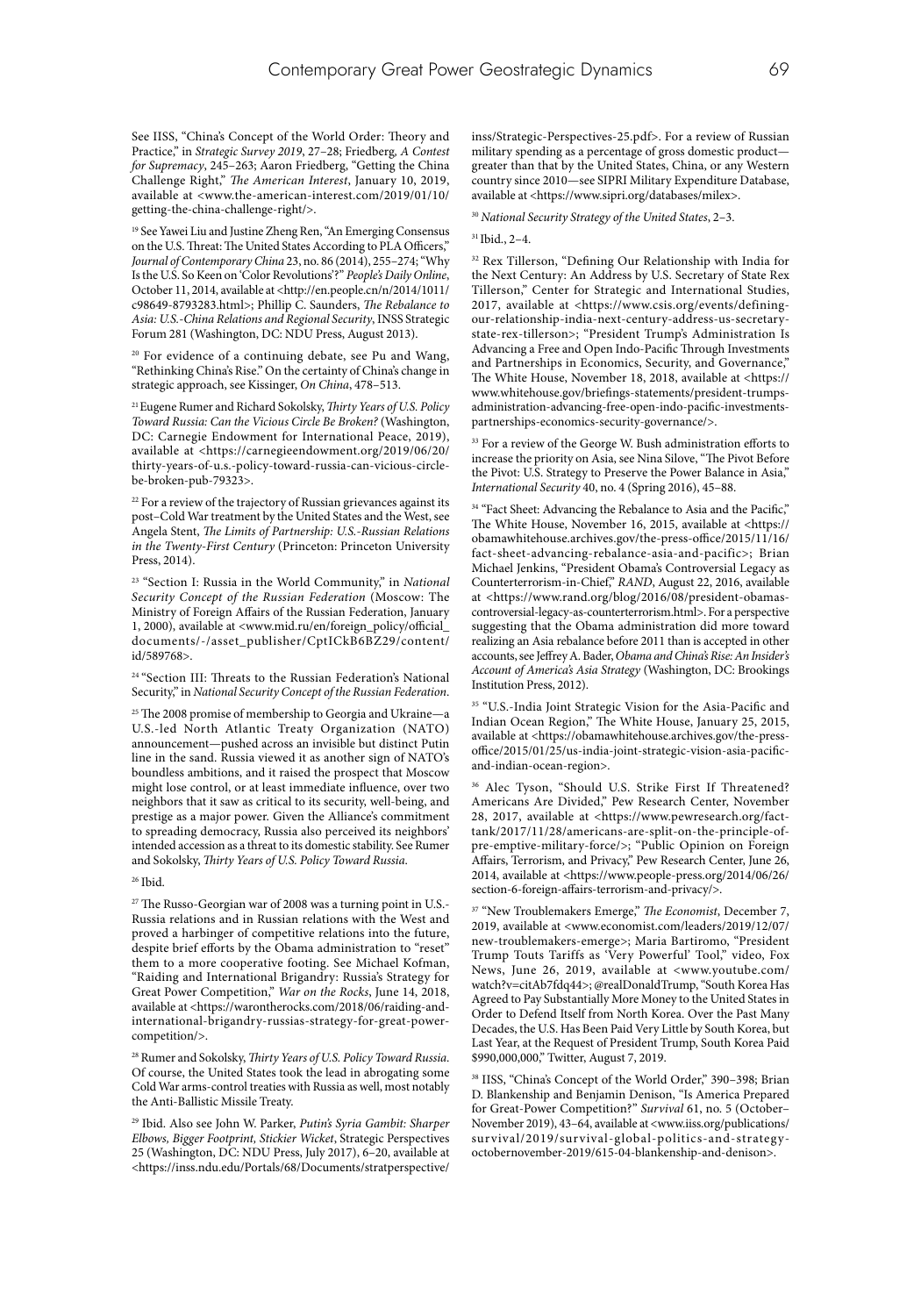<sup>39</sup> See Marc Lantaigne, *China and International Institutions: Alternative Paths to Global Power* (New York: Routledge, 2005); Scott L. Kastner, Margaret M. Pearson, and Chad Rector, *China's Strategic Multilateralism: Investing in Global Governance* (New York: Cambridge University Press, 2018).

<sup>40</sup> Joshua Kurlantzick, *Charm Offensive: How China's Soft Power Is Transforming the World* (New Haven: Yale University Press, 2008).

41 Phillip C. Saunders, *China's Global Activism: Strategy, Drivers, and Tools*, Occasional Paper 4 (Washington, DC: NDU Press, 2006); David Shambaugh, *China Goes Global: The Partial Power* (New York: Oxford University Press, 2013); Elizabeth Economy and Michael Levi, *By All Means Necessary: How China's Resource Quest Is Changing the World* (New York: Oxford University Press, 2013).

42 Nadege Rolland, "A Concise Guide to the Belt and Road Initiative," National Bureau of Asian Research, April 11, 2019, available at <https://www.nbr.org/ publication/a-guide-to-the-belt-and-road-initiative/>.

<sup>43</sup> Joel Wuthnow, *Chinese Perspectives on the Belt and Road Initiative: Strategic Rationales, Risks and Implications*, China Strategic Perspectives 12 (Washington, DC: NDU Press, 2017).

<sup>44</sup> Daniel Kliman and Abigail Grace, *Power Play: Addressing China's Belt and Road Strategy* (Washington, DC: Center for a New American Security, September 2018), available at <https:// www.cnas.org/publications/reports/power-play>; IISS, "China's Concept of the World Order," 35.

<sup>45</sup> Jost Wübbeke et al., *Made in China 2025: The Making of a High-Tech Superpower and Consequences for Industrial Countries* (Berlin: MERICS, 2016), available at <https://www.merics.org/ en/papers-on-china/made-china-2025>; Max J. Zenglein and Anna Holzmann, *Evolving Made in China 2025: China's Industrial Policy in the Quest for Global Tech Leadership* (Berlin: MERICS, 2019), available at <https://www.merics.org/en/papers-on-china/ evolving-made-in-china-2025>. By early 2019, China had begun to downplay "Made in China 2025," not mentioning it in public since the beginning of a very public trade war launched against Beijing by the United States in summer 2018. Nonetheless, most observers believe Made in China 2025 remains a major Chinese economic and foreign policy underpinning. See Emily Crawford, "Made in China 2025: The Industrial Plan that China Doesn't Want Anyone Talking About," *Frontline*, May 7, 2019, available at <https://www.pbs.org/wgbh/frontline/article/made-in-china-2025-the-industrial-plan-that-china-doesnt-want-anyonetalking-about/>.

46 For example, the United States kept its goods and financial markets open after the 2008 global financial crisis at the cost of a deeper recession and increased domestic unemployment. The Chinese system would have difficulty bearing that strain.

<sup>47</sup> Thomas Fingar, "China's Vision of World Order," in *Strategic Asia 2012–13: China's Military Challenge*, ed. Ashley J. Tellis and Travis Tanner (Washington, DC: National Bureau of Asian Research, 2012), 342–373.

48 Ramo, *The Beijing Consensus*; "The China Model: The Beijing Consensus Is to Keep Quiet," *The Economist*, May 6, 2010, available at <https://www.economist.com/asia/2010/05/06/ the-beijing-consensus-is-to-keep-quiet>.

<sup>49</sup> For an affirmative view, see Stefan Halper, *The Beijing Consensus: How China's Authoritarian Model Will Dominate the Twenty-First Century* (New York: Basic Books, 2010); for a skeptical view, see Scott Kennedy, "The Myth of the Beijing Consensus," *Journal of Contemporary China* 19, no. 65 (June 2010), 461–477.

 $50$  These dates are the  $100<sup>th</sup>$  anniversary of the establishment of the Chinese Community Party and the People's Republic of China, respectively.

<sup>51</sup> Xi Jinping, "Secure a Decisive Victory in Building a Moderately Prosperous Society in All Respects and Strive for the Great Success of Socialism with Chinese Characteristics for a New Era," Report to the 19th National Party Congress of the Communist Party of China, Xinhua, October 18, 2017, available at <www. xinhuanet.com/english/download/Xi\_Jinping's\_report\_at\_19th\_ CPC\_National\_Congress.pdf>.

<sup>52</sup> *China's Policies on Asia-Pacific Security Cooperation* (Beijing: State Council Information Office of the People's Republic of China, January 2017), available at <http://english.www.gov.cn/archive/ white\_paper/2017/01/11/content\_281475539078636.htm>.

<sup>53</sup> For a useful assessment of the Chinese white paper that illustrates these points, see Daljit Singh, "China's White Paper on Security Cooperation in the Asia-Pacific Region and Chinese Grand Strategy," ISEAS Yusof Ishak Institute Perspective 22, April 7, 2017, available at <https://www.iseas.edu.sg/images/ pdf/ISEAS\_Perspective\_2017\_22.pdf>.

<sup>54</sup> Graham Allison, "The New Spheres of Influence: Sharing the Globe with Other Great Powers," *Foreign Affairs* (March–April 2020), available at <https://www.foreignaffairs.com/articles/ united-states/2020-02-10/new-spheres-influence>.

<sup>55</sup> Fingar, "China's Vision of World Order"; Phillip C. Saunders, "Implications: China in the International System," *The PLA in 2025* (Carlisle, PA: U.S. Army War College Press, 2017); Alastair Iain Johnston, "China in a World of Orders: Rethinking Compliance and Challenge in Beijing's International Relations," *International Security* 44, no. 2 (Fall 2019), 9–60.

56 In the less benign interpretation, "a community of common destiny" is the core of a Chinese revisionist strategy that is incompatible with the current international order; it is based on the ideology that a strong centralized state is the only way to arrest the inherent inequalities and unacceptable aspects of Westernmodel electoral democracy, pluralistic civil society, and laws that emphasize protection of individual rights. In this framework, the Belt and Road Initiative and "Made in China 2025" are viewed as strategic enablers aimed toward the Chinese global economic dominance and integration necessary for a new international order where political and social norms of noninterference within state borders will supplant the freedom and openness norms predominant today. See IISS, "China's Concept of the World Order," 27, 390–398; Blankenship and Denison, "Is America Prepared for Great-Power Competition?"; Rolland, *A Concise Guide to the Belt and Road Initiative*; Liza Tobin, "Xi's Vision for Transforming Global Governance: A Strategic Challenge for Washington and Its Allies," *Texas National Security Review* 2, no. 1 (November 2018), 155–166; François Godement, "Global Values: China's Promotion of New Global Values," in *Strategic Asia 2019: China's Expanding Strategic Ambitions*, ed. Ashley J. Tellis, Alison Szalwinski, and Michael Wills (Washington, DC: National Bureau of Asian Research, 2019); Melanie Hart and Blaine Johnson, *Mapping China's Global Governance Ambitions* (Washington, DC: Center for American Progress, 2019); Friedberg, *A Contest for Supremacy*.

<sup>57</sup> IISS, "China's Concept of the World Order," 35–36.

<sup>58</sup> Peter B. Zwack and Marie-Charlotte Pierre, *Russian Challenges from Now into the Next Generation: A Geostrategic Primer*, INSS Strategic Perspectives 29 (Washington, DC: NDU Press, 2019), available at <https://inss.ndu.edu/Portals/82/ Documents/Strategic%20Perspectives/SP%2029%20Final%20 for%20Web.pdf?ver=2019-03-25-100758-543>.

<sup>59</sup> Jeffrey Mankoff, "A Century After the Armistice, the World Is Still Coping with the End of Empires," Center for Strategic and International Studies, November 13, 2018, available at <https://www.csis.org/analysis/ century-after-armistice-world-still-coping-end-empires>.

60The oft-cited declaration of this construct of neo-Eurasianism is found in Vladimir Putin's October 2011 article in *Izvestia*,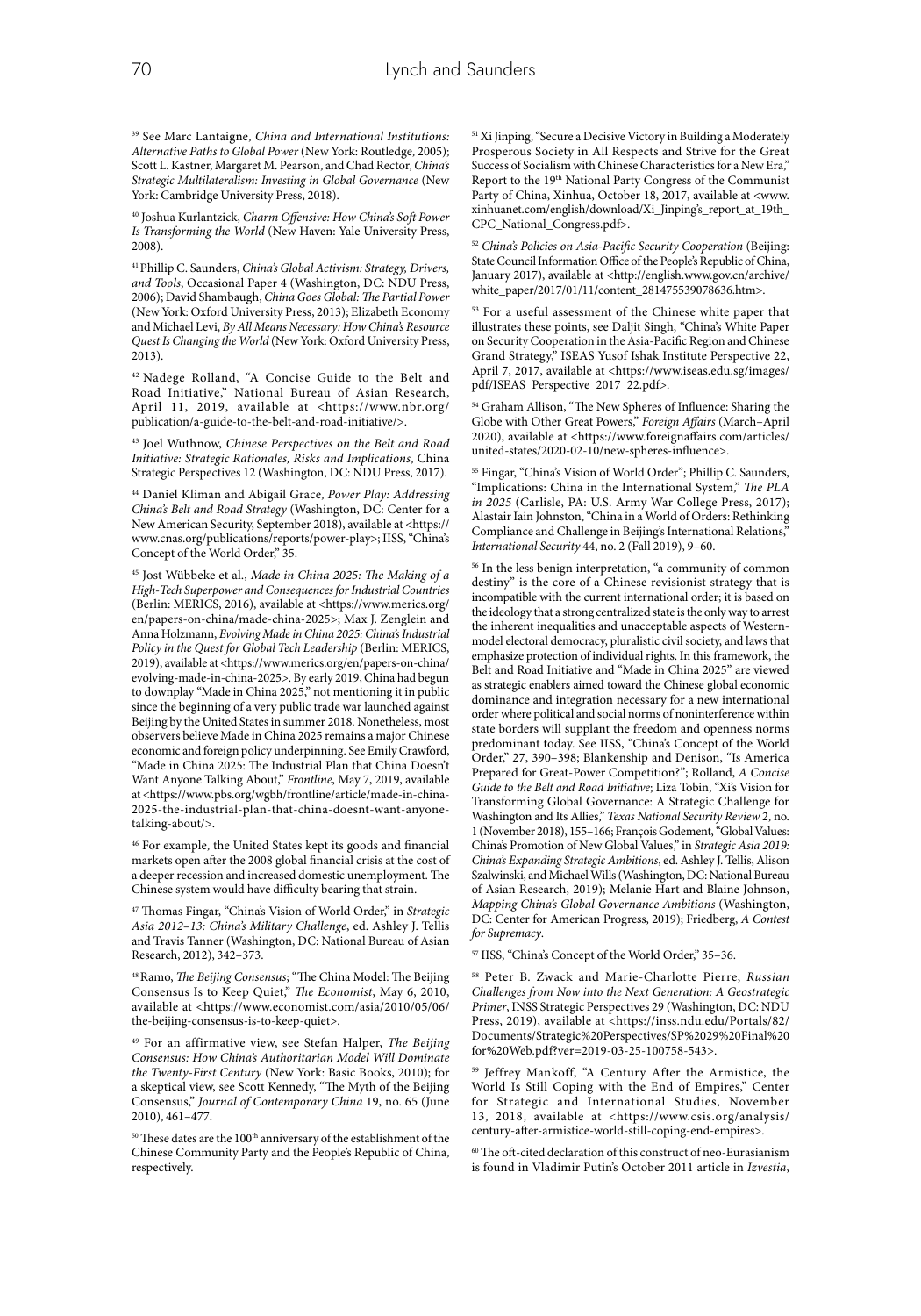"A New Integration Project for Eurasia: The Future in the Making." See Christopher S. Chivvis, *Understanding Russian Hybrid Warfare and What Can Be Done About It* (Santa Monica, CA: RAND Corporation, 2017), available at <https://www. rand.org/content/dam/rand/pubs/testimonies/CT400/CT468/ RAND\_CT468.pdf>; Nadezda Arbatova, "Three Faces of Russia's Neo-Eurasianism," *Survival* 61, no. 6 (December 2019/January 2020), 7–24.

<sup>61</sup> Each of these core elements of Russian strategy is detailed in "Section I: General Provisions," *Foreign Policy Concept of the Russian Federation* (Moscow: Ministry of Foreign Affairs of the Russian Federation, February 18, 2013), available at <https://www.mid.ru/en/foreign\_policy/official\_documents/-/ asset\_publisher/CptICkB6BZ29/content/id/2542248>.

<sup>62</sup> Rumer and Sokolsky, *Thirty Years of U.S. Policy Toward Russia*; Chivvis, *Understanding Russian Hybrid Warfare*, 2.

<sup>63</sup> Karl-Heinz Kamp, "From Wales to Warsaw: NATO's Future Beyond the Ukraine Crisis," *American Foreign Policy Interests* 36, no. 6 (November 2014), 361–365, available at <https://doi. org/10.1080/10803920.2014.995544>.

<sup>64</sup> Rachel S. Salzman, *Russia, BRICS, and the Disruption of Global Order* (Washington, DC: Georgetown University Press, 2019), available at <www.jstor.org/stable/j.ctvcj2sb2>.

<sup>65</sup> "Russia, China Agree to Natural Gas Deal," *Stratfor*, May 21, 2014, available at <https://worldview.stratfor.com/article/ russia-china-agree-natural-gas-deal>; "China, Russia: An End to an Island Dispute," *Stratfor*, July 17, 2008, available at <https://worldview.stratfor.com/article/china-russia-end-islanddispute>; and, Zwack and Pierre, *Russian Challenges from Now into the Next Generation*.

<sup>66</sup> Zwack and Pierre, *Russian Challenges from Now into the Next Generation*.

<sup>67</sup> Michael Crowley and Julia Ioffe, "Why Putin Hates Hillary," *Politico*, July 25, 2016, available at <http://politi.co/2EwrOVM>. Putin's grab for permanent control took a new twist in March 2020 when a Putin-inspired initiative passed the Russian Duma, which allows him to serve another two 6-year terms beyond 2024—effectively allowing him to be president for life. See "Russia's President Reluctantly Agrees to 16 More Years in Power," *The Economist*, March 12, 2020, available at <https:// www.economist.com/leaders/2020/03/12/russias-presidentreluctantly-agrees-to-16-more-years-in-power>.

<sup>68</sup> Tom Kutsch and Michael Pizzi, "Russia May Be Wading into a Quagmire in Syria," Al Jazeera America, October 2, 2015, available at <http://america.aljazeera.com/articles/2015/10/2/ the-risks-of-russias-intervention-in-syria.html>.

<sup>69</sup> Anne Applebaum, "Putin's Grand Strategy," *South Central Review* 35, no. 1 (2018), 22–34, available at <https://doi. org/10.1353/scr.2018.0001>; Jeffrey Mankoff, *Russian Foreign Policy: The Return of Great Power Politics* (Lanham, MD: Rowman and Littlefield, 2011), 197; Stephen M. Walt, "I Knew the Cold War. This Is No Cold War," *Foreign Policy*, March 12, 2018, available at <https://foreignpolicy. com/2018/03/12/i-knew-the-cold-war-this-is-no-cold-war/>.

70Chris Buckley, "Xi Jinping Thought Explained: A New Ideology for a New Era," *New York Times*, February 26, 2018, available at <https://www.nytimes.com/2018/02/26/world/asia/xi-jinpingthought-explained-a-new-ideology-for-a-new-era.html>; James H. Anderson, "A New Global Paradigm: The United States versus Russia," in *Great Strategic Rivalries: From the Classical World to the Cold War*, ed. James Lacey (New York: Oxford University Press, 2016), 479–510.

<sup>71</sup> Applebaum, "Putin's Grand Strategy"; David Gibbs, "Does the USSR Have a 'Grand Strategy'? Reinterpreting the Invasion of Afghanistan," *Journal of Peace Research* 24, no. 4 (December 1987), 365–379. For a review of the Communist International framework for a global world and the Soviet Union's domination of that entity throughout its history, see Edward B. Richards, "The Shaping of the Comintern," *Slavic and East European Review* 18, no. 2 (April 1959), 197–204, available at <https://www.jstor. org/stable/3001362>; Robert H. McNeal, "The Legacy of the Comintern," *International Journal* 201, no. 2 (Spring 1966), 199–204, available at <https://www.jstor.org/stable/40200330>. For a discussion of how Putin's Russia oversees no such cohesive, globalist positive vision, instead preferring a strategic approach that sustains Russian oligarch kleptocracy and the destabilization of global norms and institutions along with disruption of rival state political cohesion, see Fiona Hill and Clifford G. Gaddy, *Mr. Putin: Operative in the Kremlin* (Washington, DC: Brookings Institution Press, 2015), especially 312–384; Walt, "I Knew the Cold War. This Is No Cold War."

<sup>72</sup> Robert O. Keohane and Joseph S. Nye, Jr., *Power and Interdependence*, 2nd ed. (Glenview, IL: Scott, Foresman and Company, 1989), 279–282; Charles P. Kindleberger, *Manias, Panics, and Crashes: A History of Financial Crises*, 3rd ed. (New York: John Wiley and Sons, Inc., 1996), 179–186.

<sup>73</sup> Ivo H. Daalder and James M. Lindsay, "The Committee to Save the World Order," *Foreign Affairs* 97, no. 6 (November– December 2018), available at <https://www.foreignaffairs.com/ articles/2018-09-30/committee-save-world-order>; Matthew Bey, "Trump and the WTO's Uncertain Future," *Stratfor*, November 1, 2018, available at <https://worldview.stratfor.com/ article/trump-and-wtos-uncertain-future>.

<sup>74</sup> Timofie Bordachev, "Russia and the Eurasian Economic Union: The View from Moscow," European Council on Foreign Relations, January 21, 2015, available at <https://www.ecfr.eu/ article/commentary\_russia\_and\_the\_eurasian\_economic\_ union the view from moscow403>.

<sup>75</sup> Simultaneously, Putin's Russia will both obfuscate its interventionism and assert that multiple shameless U.S. interventions into sovereign states—Iraq, Libya, Syria, etc.—during the post–Cold War era make the United States ill-positioned to offer criticism.

<sup>76</sup> It was Chaing Kai-Shek's China—and Mao Zedong's civil war rival—that was awarded a seat on the United Nations Security Council that the People's Republic of China finally inherited in 1971.

<sup>77</sup> The Asian Infrastructure Investment Bank (AIIB) "is a multilateral development bank with a mission to improve social and economic outcomes in Asia. Headquartered in Beijing." See "About AIIB Overview—AIIB," available at <https:// www.aiib.org/en/about-aiib/index.html>; David Dollar, "The AIIB and the 'One Belt, One Road,'" *Brookings*, June 21, 2015, available at <https://www.brookings.edu/opinions/ the-aiib-and-the-one-belt-one-road/>.

78 "Russia," *Interpol*, available at <https://www.interpol.int/ en/Who-we-are/Member-countries/Europe/RUSSIA>; Matt Apuzzo, "Interpol Rejects Russian as President, Electing South Korean Instead," *New York Times*, November 21, 2018, available at <https://www.nytimes.com/2018/11/21/ world/europe/interpol-russia-south-korea.html>; Amy Mackinnon, "The Scourge of the Red Notice," *Foreign Policy*, December 3, 2018, available at <https://foreignpolicy. com/2018/12/03/the-scourge-of-the-red-notice-interpoluae-russia-china/>; Robbie Gramer, "China and Russia Take the Helm of Interpol," *Foreign Policy*, November 10, 2016, available at <https://foreignpolicy.com/2016/11/10/ china-and-russia-take-the-helm-of-interpol/>.

 $^{79}$  For a review of these economic system traits, see Charles P. Kindleberger, *World Economic Primacy: 1500–1990* (Oxford: Oxford University Press, 1996), 225.

80 Joel Gahrke, "State Department Preparing for Clash of Civilizations with China," *Washington Examiner*, April 30, 2019,